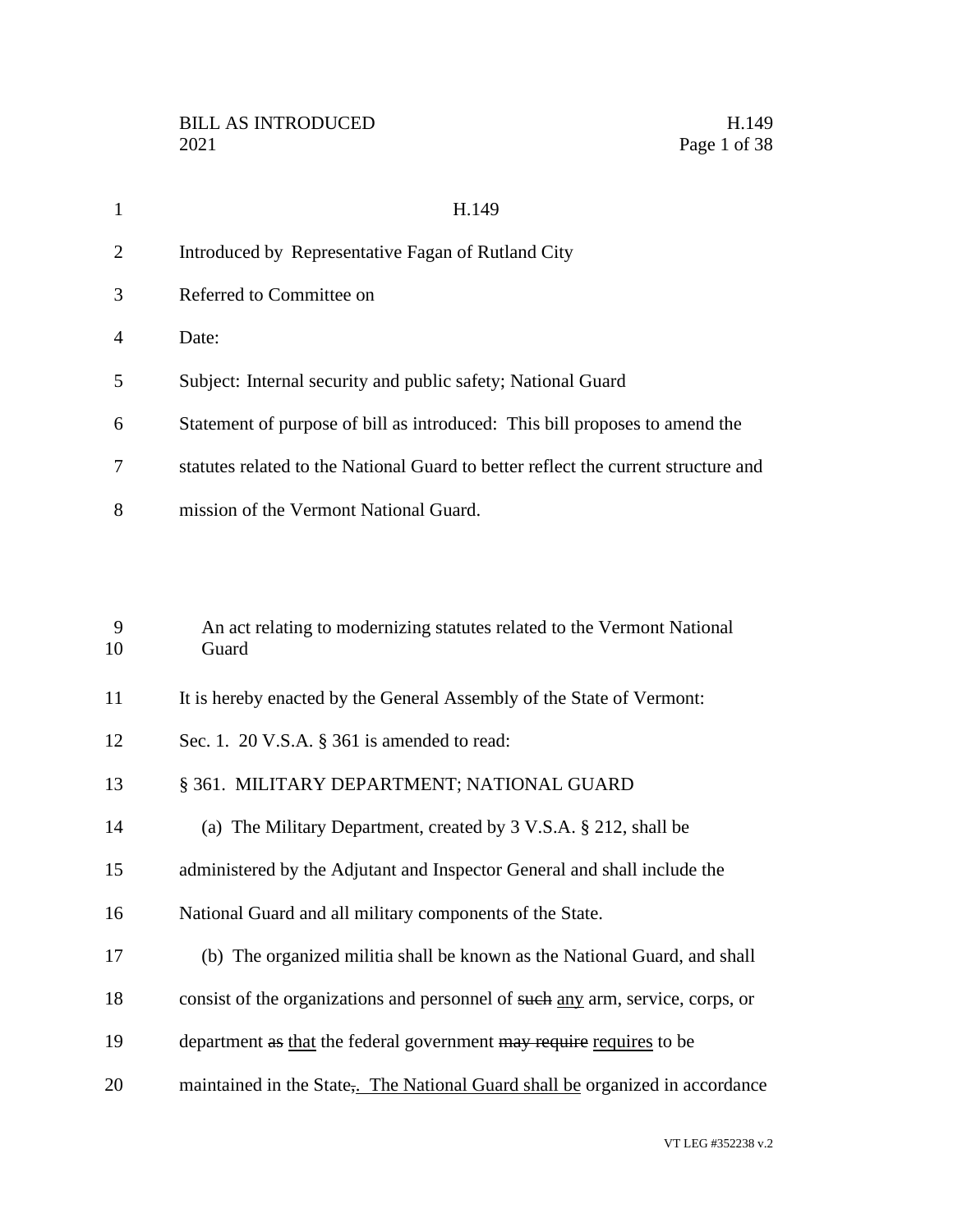| $\mathbf{1}$   | with federal regulations and approved by the Governor. The Governor may          |
|----------------|----------------------------------------------------------------------------------|
| $\overline{2}$ | alter, divide, annex, consolidate, disband, or reorganize the same Vermont       |
| 3              | National Guard and create new organizations, when the by federal regulations     |
| $\overline{4}$ | require, in order as necessary to ensure that the Vermont National Guard of      |
| 5              | this State shall conform conforms to federal regulations and any system of       |
| 6              | drill, discipline, administration, and instruction prescribed for the U.S. Armed |
| $\tau$         | Forces.                                                                          |
| 8              | (c) The Governor Adjutant and Inspector General shall adopt all necessary        |
| 9              | rules for the government of the National Guard pursuant to this section chapter. |
| 10             | Sec. 2. 20 V.S.A. § 362 is amended to read:                                      |
| 11             | § 362. FEDERAL LAWS AND REGULATIONS                                              |
| 12             | Matters relating to the organization, discipline, training, and government of    |
| 13             | the National Guard not otherwise provided for in this chapter and chapters 23    |
| 14             | through 39 of this title, nor in the general rules adopted by the Governor or    |
| 15             | Adjutant General, shall be decided by the federal laws and regulations           |
| 16             | prescribed for the National Guard and the U.S. Army, or Air Force, or Navy as    |
| 17             | applicable.                                                                      |
| 18             | Sec. 3. 20 V.S.A. § 363 is amended to read:                                      |
| 19             | § 363. OFFICERS GENERALLY                                                        |
| 20             | $(a)(1)$ The General Assembly shall biennially elect an Adjutant and             |
| 21             | Inspector General, who for a term of two years.                                  |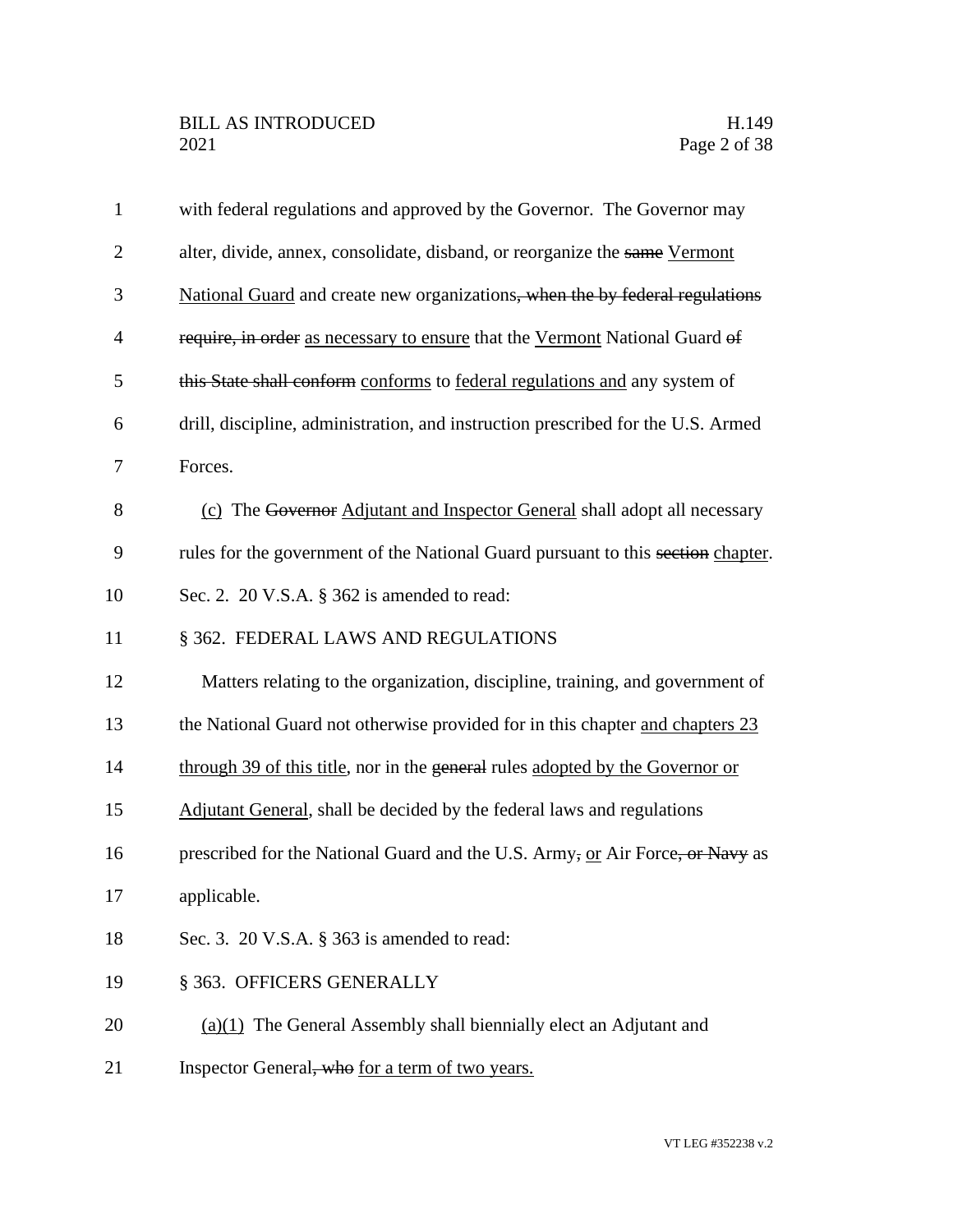## BILL AS INTRODUCED H.149<br>2021 Page 3 of 38

| $\mathbf{1}$   | (2) An Adjutant and Inspector General appointed to fill a vacancy                  |
|----------------|------------------------------------------------------------------------------------|
| $\overline{2}$ | occurring during a term shall serve the remainder of the unexpired term.           |
| 3              | (b) The Adjutant and Inspector General shall also be Quartermaster                 |
| $\overline{4}$ | General with granted the rank of a major general within the State.                 |
| 5              | $(c)(1)$ The Adjutant General may appoint a deputy Deputy with appropriate         |
| 6              | rank, the approval of the Governor. The Adjutant General may also appoint an       |
| 7              | Assistant Adjutant General for Army, an Assistant Adjutant General for Air, an     |
| 8              | Assistant Adjutant General for Joint Operations, a Command Sergeant Major,         |
| 9              | and a Command Chief Master Sergeant, without pay, with the approval of the         |
| 10             | Governor.                                                                          |
| 11             | (2) The Adjutant and Inspector General may remove the appointed                    |
| 12             | assistant adjutant generals and sergeants and shall be responsible for their acts. |
| 13             | (3) Upon appointment, each Assistant Adjutant General shall be a                   |
| 14             | federally recognized officer of the National Guard of the rank of lieutenant       |
| 15             | colonel or above, and shall have a rank of colonel or brigadier general within     |
| 16             | the State, and the Command Sergeant Major shall be a federally recognized          |
| 17             | noncommissioned officer of the National Guard of the rank of master sergeant       |
| 18             | or first sergeant or above, and the Command Chief Master Sergeant shall be a       |
| 19             | federally recognized noncommissioned officer of the rank of senior master          |
| 20             | sergeant or first sergeant.                                                        |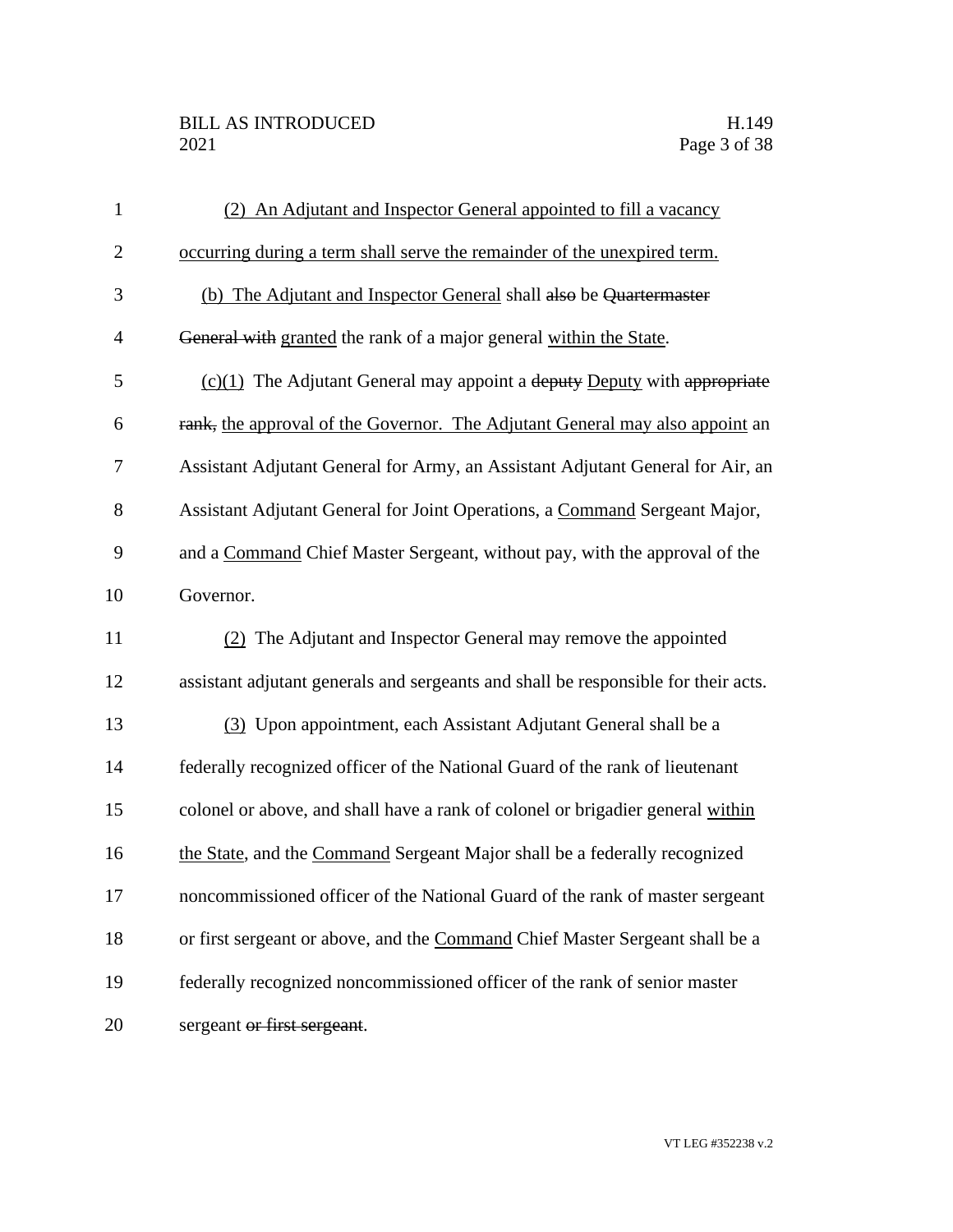# BILL AS INTRODUCED H.149<br>2021 Page 4 of 38

| $\mathbf{1}$   | (4) The Deputy, Assistants assistants, and Sergeants sergeants shall              |
|----------------|-----------------------------------------------------------------------------------|
| $\overline{2}$ | perform duties as the Adjutant and Inspector General and Quartermaster            |
| 3              | General shall direct.                                                             |
| 4              | $(d)(1)$ In the absence or disability of the efficer Adjutant and Inspector       |
| 5              | General, the Deputy shall perform the duties of that office.                      |
| 6              | (2) In case a vacancy occurs in the office of Adjutant and Inspector              |
| 7              | General and Quartermaster General, the Deputy shall assume and discharge the      |
| 8              | duties of the office until the vacancy is filled.                                 |
| 9              | (e) The appointments Appointments made pursuant to subsections (a) and            |
| 10             | (c) of this section shall be in writing and recorded in the office Office of the  |
| 11             | Secretary of State.                                                               |
| 12             | (f) All other officers of the National Guard shall be chosen in accordance        |
| 13             | with rules adopted by the Governor Adjutant and Inspector General consistent      |
| 14             | with the laws of this State and the United States.                                |
| 15             | Sec. 4. 20 V.S.A. § 364 is amended to read:                                       |
| 16             | § 364. GOVERNOR'S STAFF OFFICERS                                                  |
| 17             | The governor Governor may detail not more than five officers of the               |
| 18             | national guard or organized reserves National Guard, Reserve Components of        |
| 19             | the U.S. Armed Forces, or retired officers of any branch of the armed forces of   |
| 20             | the United States U.S. Armed Forces who are residents of Vermont for duty         |
| 21             | upon on his or her staff, to. The appointed officers shall serve during at his or |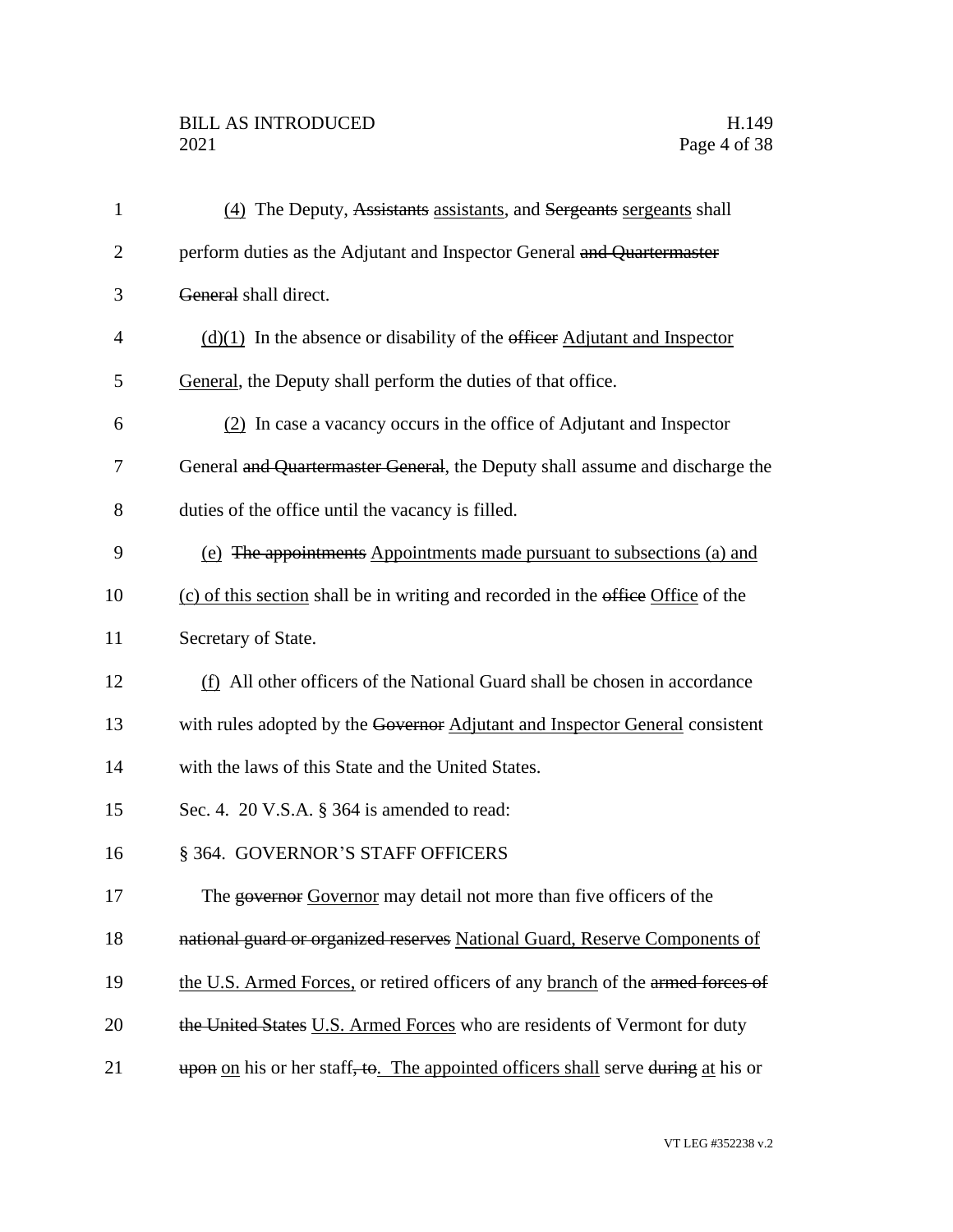| $\mathbf{1}$   | her pleasure, which details. Service on the Governor's staff shall not add to     |
|----------------|-----------------------------------------------------------------------------------|
| $\overline{2}$ | the actual grade of the appointed officers so appointed, and shall not relieve    |
| 3              | such officers them from their ordinary duties except when actually on duty        |
| 4              | with the governor Governor.                                                       |
| 5              | Sec. 5. 20 V.S.A. § 365 is amended to read:                                       |
| 6              | § 365. DISCHARGES TO OFFICERS                                                     |
| 7              | Discharges to commissioned officers may be granted by the Commander-in-           |
| 8              | Chief Governor under rules adopted by the Commander in Chief Adjutant and         |
| 9              | <b>Inspector General.</b>                                                         |
| 10             | Sec. 6. 20 V.S.A. § 366 is amended to read:                                       |
| 11             | § 366. SPECIAL DUTY                                                               |
| 12             | When it appears that the necessities of necessary for the military or public      |
| 13             | service so require, the commander in chief Governor or designee may               |
| 14             | designate officers or enlisted personnel, or both, for the performance of special |
| 15             | duty as the necessity of the case may demand required under the                   |
| 16             | circumstances.                                                                    |
| 17             | Sec. 7. 20 V.S.A. § 367 is amended to read:                                       |
| 18             | § 367. COSTS; FINES AND FORFEITURE                                                |
| 19             | Costs incurred in a proceeding to enforce a penalty imposed by part 2             |
| 20             | pursuant to this chapter or chapters 23 to 39 of this title shall be paid by the  |
| 21             | state State. Fines and forfeitures imposed by part 2 pursuant to this chapter or  |
|                |                                                                                   |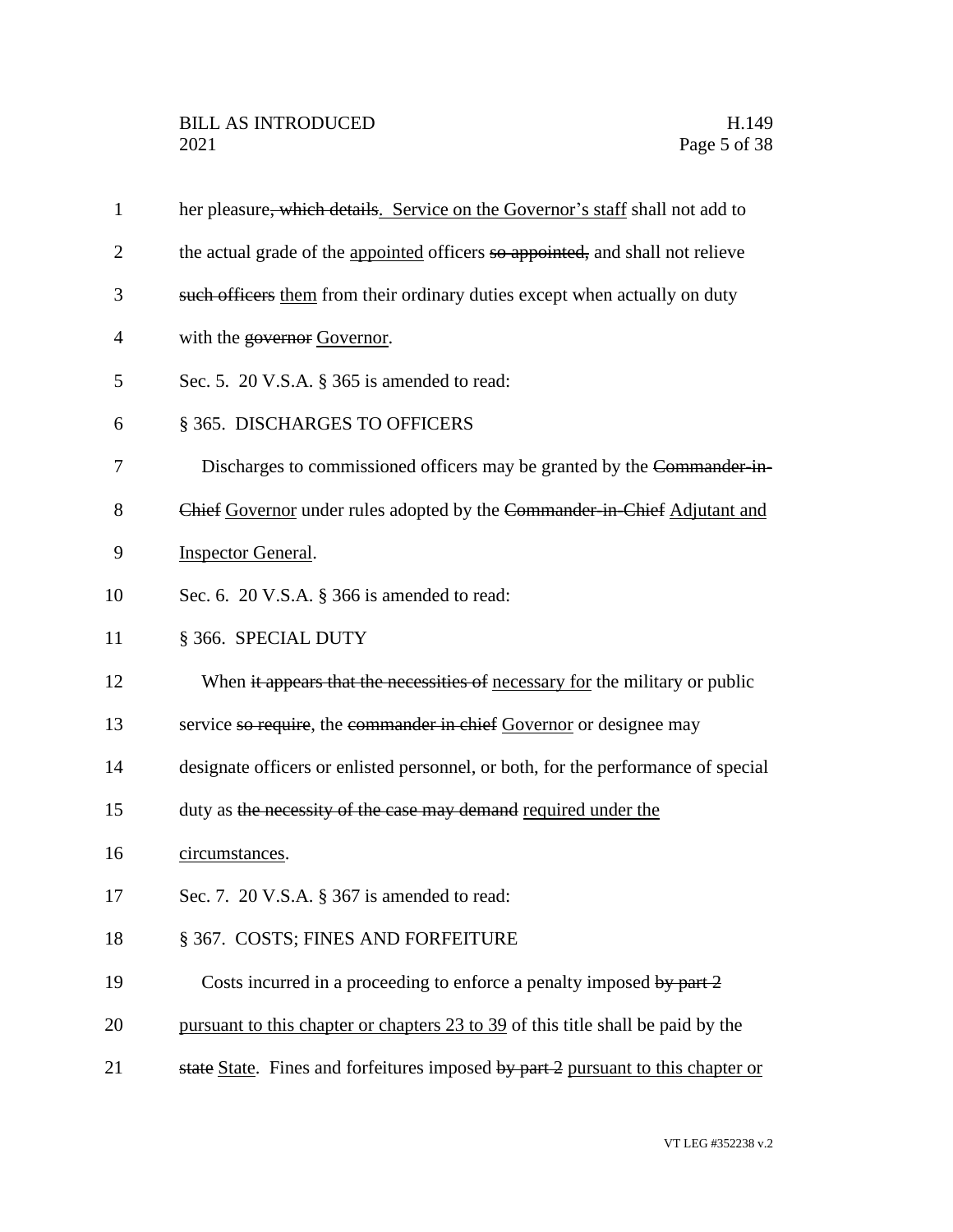| $\mathbf{1}$   | chapters 23 to 39 of this title shall be paid into the state treasury State          |
|----------------|--------------------------------------------------------------------------------------|
| $\overline{2}$ | Treasury.                                                                            |
| 3              | Sec. 8. 20 V.S.A. § 368 is amended to read:                                          |
| 4              | § 368. ACTIVATION OR DEPLOYMENT OF NATIONAL OR STATE                                 |
| 5              | GUARD OR RESERVE MEMBERS; PROFESSIONS AND                                            |
| 6              | OCCUPATIONS; STATE REGULATION                                                        |
| 7              | Notwithstanding any provision of law to the contrary, a member of the                |
| 8              | national guard National Guard, state guard State Guard, or a reserve                 |
| 9              | component of the U.S. Armed Forces, whose profession or occupation is                |
| 10             | regulated by an agency of the state State and who holds a valid license,             |
| 11             | certification, or registration to practice that profession or occupation at the time |
| 12             | of activation or deployment, shall be entitled to:                                   |
| 13             | (1) an extension of the period of active licensure or certification through          |
| 14             | the duration of and up to 60 days following the person's return from activation      |
| 15             | or deployment, provided that maintenance of active licensure or certification is     |
| 16             | required by the military during the time of such the activation or deployment.       |
| 17             | In order to qualify for the extension, the person shall:                             |
| 18             | * * *                                                                                |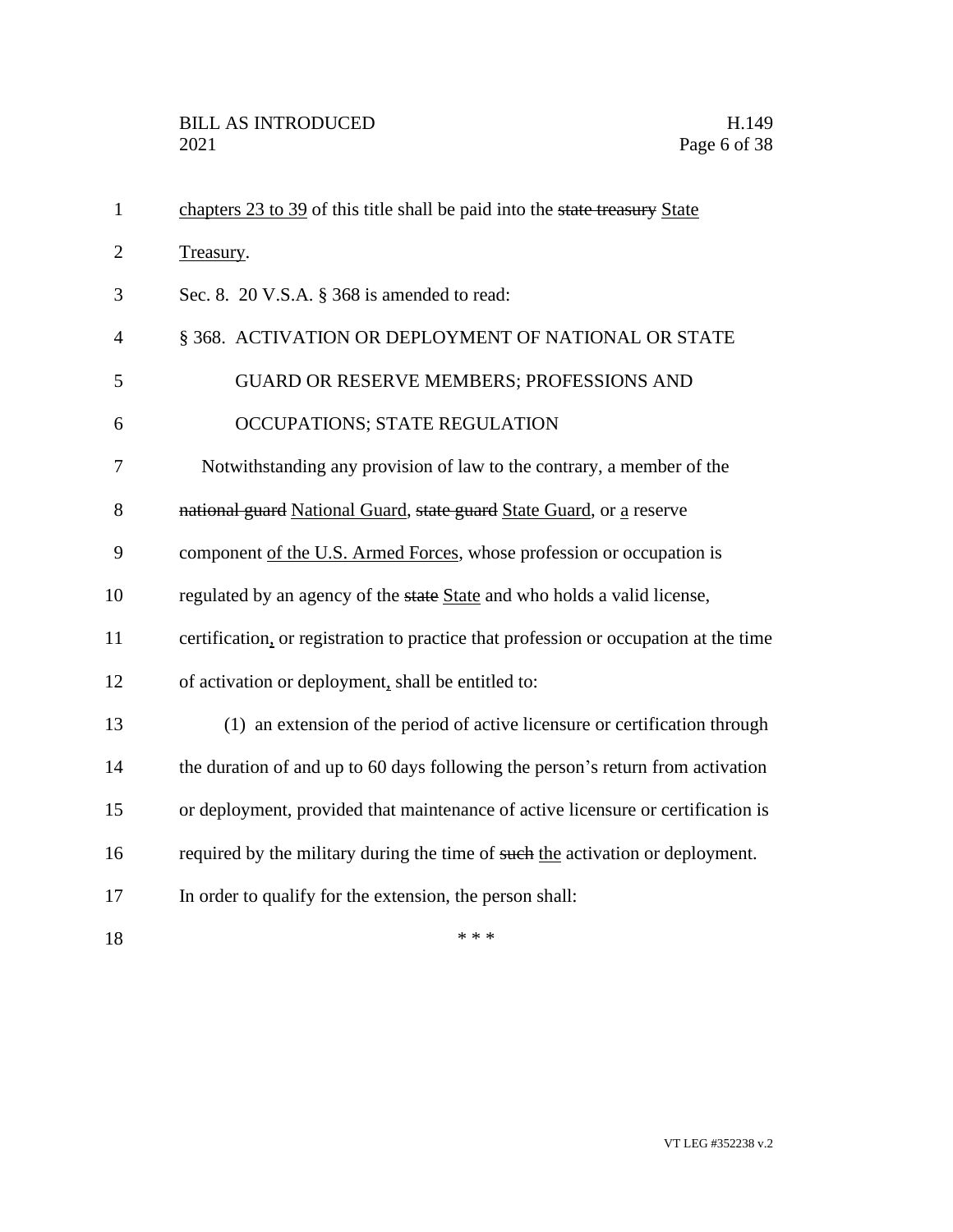Sec. 9. 20 V.S.A. § 369 is amended to read: § 369. AWARDS AND MEDALS Upon the approval of the Governor, the Adjutant and Inspector General 4 may<del>, from time to time,</del> create and design such awards and medals to recognize meritorious service or outstanding achievement for members of the Vermont 6 National Guard. The Adjutant and Inspector General will cause to be published shall publish a roster of these awards and medals, the criteria and 8 process for awarding them, and a description or specification of the each award 9 and medals or medal. All awards and medals will shall be presented in the name of the State of Vermont and be awarded to a member or retired member of the Vermont National Guard or if the member is deceased to the member's spouse, child, parent, sibling, or grandchild or, if none, to a person designated by the executor of the member's estate. Sec. 10. 20 V.S.A. § 421 is amended to read: § 421. DUTIES GENERALLY The Adjutant and Inspector General shall issue, sign, and transmit the 17 orders of the Commander-in-Chief Governor, and the rules that may be established, and obey the orders from him or her as to carrying into execution the laws of the United States and of this State. He or she shall be charged with 20 the correspondence between the Commander-in-Chief Governor and officers of the several states and territories, the Secretary of Defense, and other persons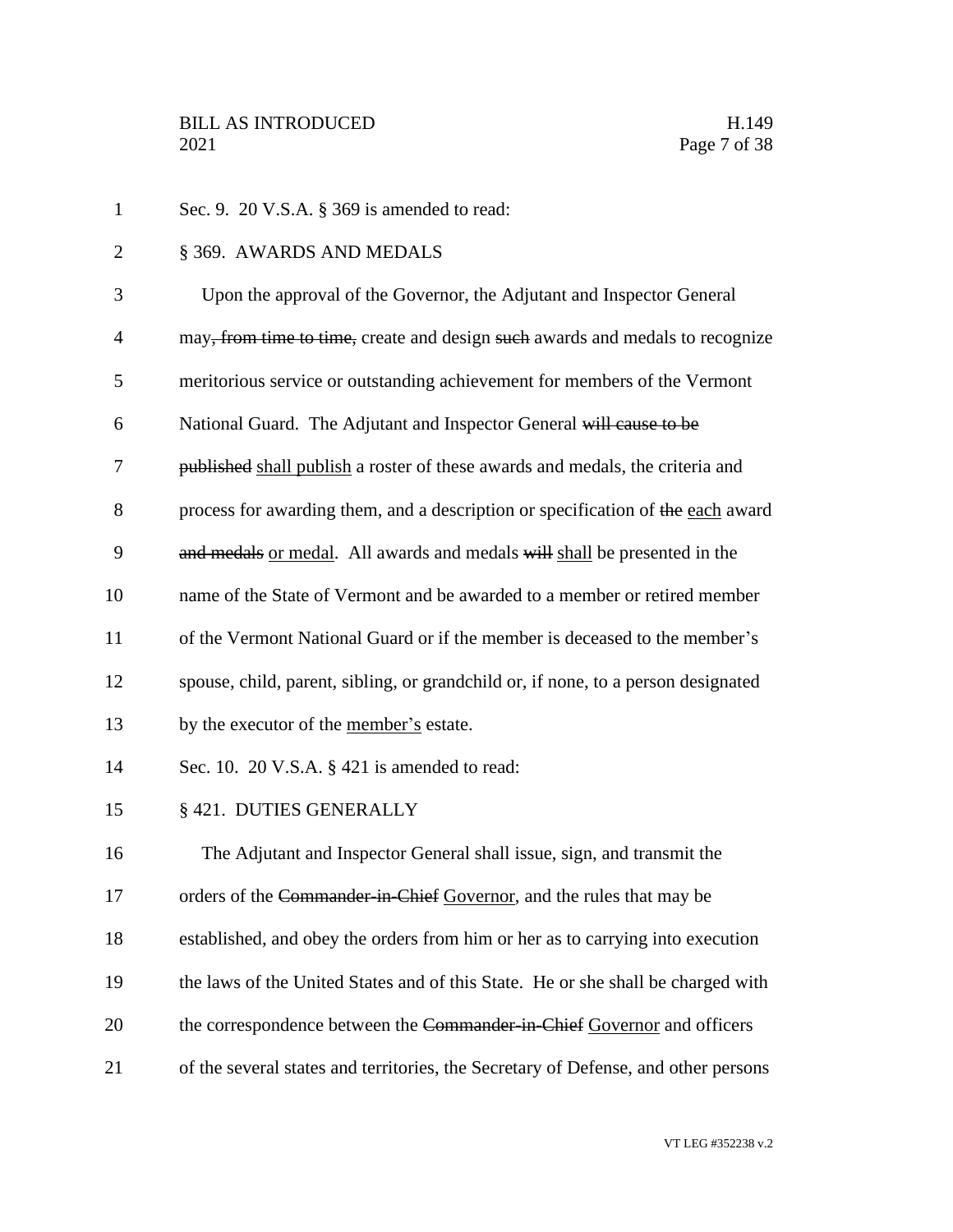| $\mathbf{1}$   | in official stations, on the subject of military affairs, and shall keep a record of |
|----------------|--------------------------------------------------------------------------------------|
| $\overline{2}$ | such the correspondence.                                                             |
| 3              | Sec. 11. 20 V.S.A. § 422 is amended to read:                                         |
| $\overline{4}$ | § 422. FORMS; RETURN                                                                 |
| 5              | (a) The adjutant and inspector general Adjutant and Inspector General shall          |
| 6              | prepare and provide at the expense of the state State, or procure from the           |
| 7              | federal government, all necessary rosters and books of record, and the blank         |
| 8              | forms for commissions, discharges, returns, and other papers required by law,        |
| 9              | and. The Adjutant and Inspector General shall distribute the same rosters,           |
| 10             | books of record, and forms to the officers and organizations requiring them.         |
| 11             | (b) He or she shall make such return provide an account of the national              |
| 12             | guard National Guard and its arms and equipment as may be required by the            |
| 13             | federal government or the commander in chief Governor and transmit the same          |
| 14             | $\frac{it}{dt}$ to the proper officials.                                             |
| 15             | Sec. 12. $20$ V.S.A. $\S$ 423 is amended to read:                                    |
| 16             | § 423. EVIDENCE OF NEGLECT OR DEFAULT IN MAKING RETURNS                              |
| 17             | When the adjutant and inspector general Adjutant and Inspector General is            |
| 18             | complainant for neglect or other default in making returns the submission of         |
| 19             | required reports and other documents, he or she shall not be required to be          |
| 20             | present, but his or her certificate shall be prima facie evidence that the return    |
| 21             | required report or document was not made properly submitted; and copies of           |
|                |                                                                                      |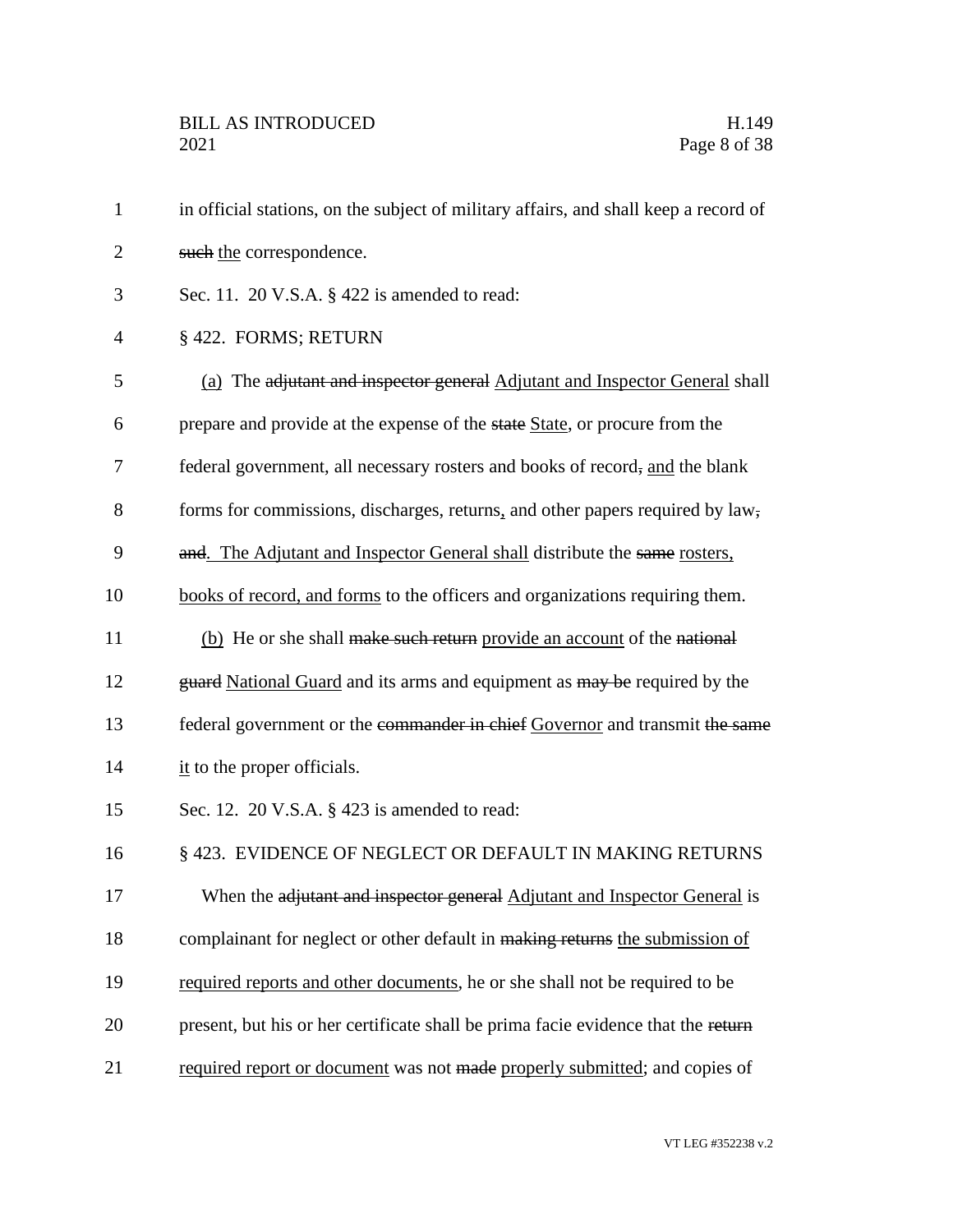records or papers in the office, duly certified and authenticated by him or her, shall be evidence in all cases as if the originals were produced. Sec. 13. 20 V.S.A. § 424 is amended to read: § 424. PUBLICATION OF LAWS The adjutant and inspector general Adjutant and Inspector General shall cause, at the expense of the State, distribute to and inform every general, field, 7 staff, and commanding officer of the laws relative related to the national guard 8 National Guard to be published and distributed, from time to time, to every general, field, staff and commanding officer, at the expense of the state. Sec. 14. 20 V.S.A. § 425 is amended to read: § 425. RECORDS 12 The adjutant and inspector general Adjutant and Inspector General shall 13 keep such all records as are required for the administration of the national **guard National Guard.**  Sec. 15. 20 V.S.A. § 426 is amended to read: § 426. WAR RECORDS AND FILES The records Records and files in the office of the adjutant and inspector 18 general pertaining to all wars in which the state State has participated and 19 rosters of Vermonters participating in wars shall be kept in such the office of 20 the Adjutant and Inspector General or in the state archives and not taken 21 therefrom, except upon the order of the governor or of the adjutant and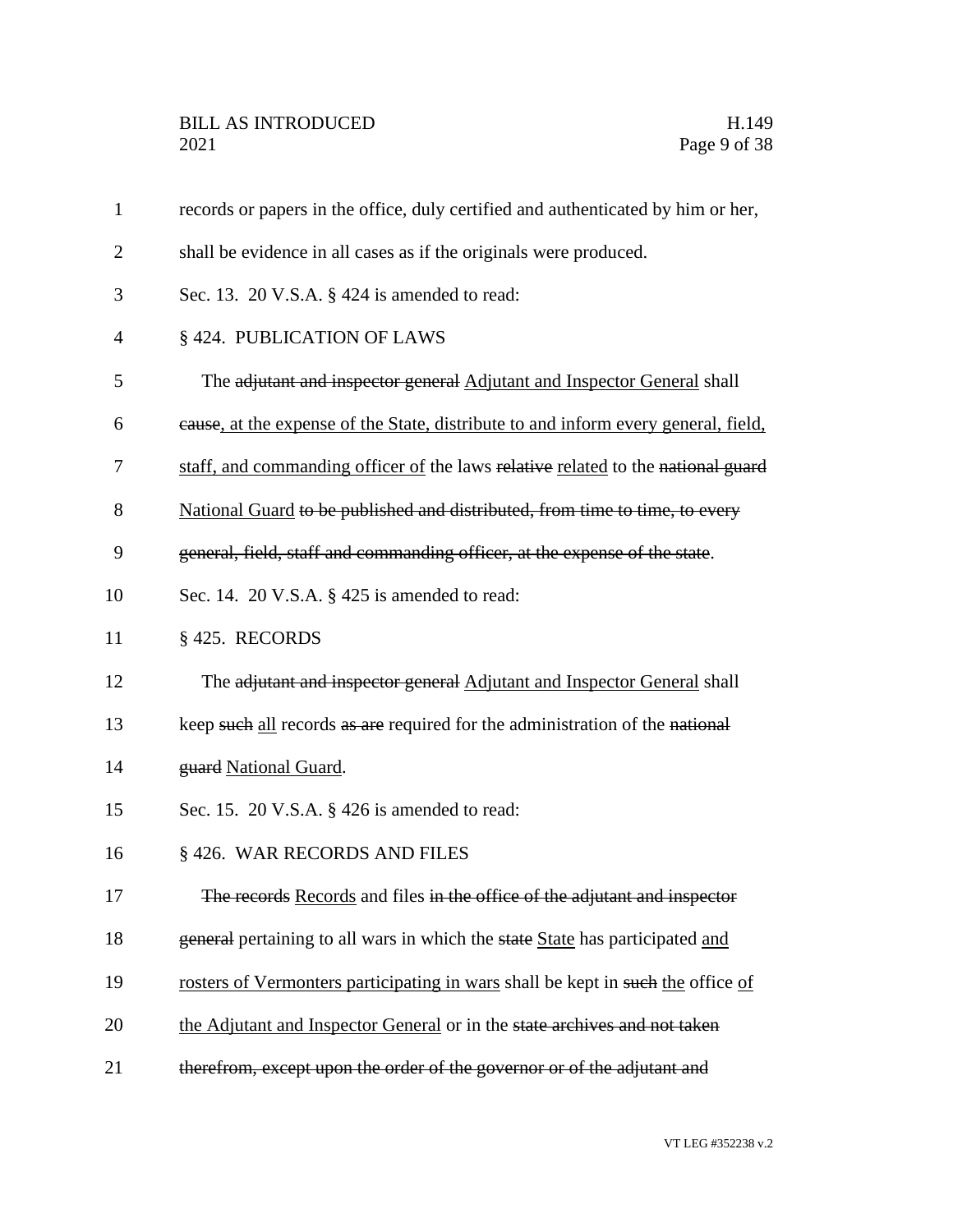| $\mathbf{1}$   | inspector general, for special purposes. Microfilms of the records and files         |
|----------------|--------------------------------------------------------------------------------------|
| $\overline{2}$ | shall be taken from time to time. Rosters of Vermonters participating in wars        |
| 3              | shall be similarly maintained State Archives as provided pursuant to 3 V.S.A.        |
| $\overline{4}$ | § 218.                                                                               |
| 5              | Sec. 16. 20 V.S.A. $\S$ 427 is amended to read:                                      |
| 6              | § 427. SEXUAL ASSAULT AND HARASSMENT; REPORT                                         |
| 7              | (a) Notwithstanding $2 \text{ V.S.A. } § 20(d)$ , the Adjutant and Inspector General |
| 8              | shall make a report to the General Assembly on or before January 15, 2014 and        |
| 9              | annually thereafter of each year regarding complaints of sexual assault and          |
| 10             | harassment involving members of the Vermont National Guard.                          |
| 11             | * * *                                                                                |
| 12             | Sec. 17. 20 V.S.A. § 481 is amended to read:                                         |
| 13             | § 481. DUTIES GENERALLY                                                              |
| 14             | (a) The quartermaster general Adjutant and Inspector General shall keep in           |
| 15             | good repair, and attend to the preservation, safekeeping, and cleaning of the        |
| 16             | ordnance, arms, accoutrements, ammunition, munitions of war, and                     |
| 17             | implements of every description, whether the property of the state State or          |
| 18             | issued to the state State by the federal government, and shall have the control      |
| 19             | and disposition of the same it for that purpose, subject to the orders of the        |
| 20             | commander in chief Governor. He or she shall designate, under the direction          |
| 21             | of the commander in chief, such kind of arms to be received from the United          |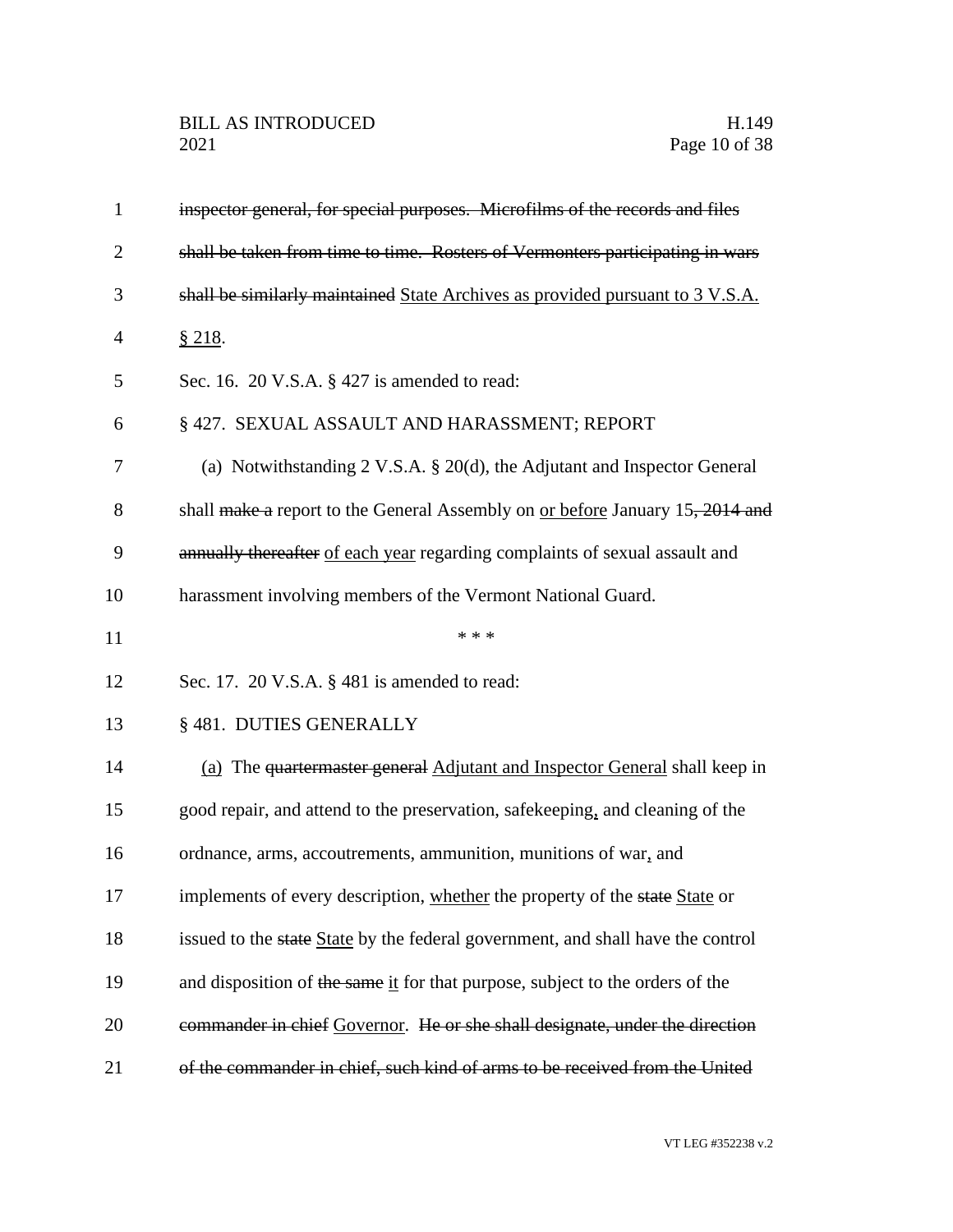| $\mathbf{1}$   | States as are deemed necessary for the military service of this state and dispose |
|----------------|-----------------------------------------------------------------------------------|
| $\overline{2}$ | of the arms, ammunition, accoutrements, tools, implements and warlike stores      |
| 3              | of every kind, the property of the state, deemed unsuitable for use, and from     |
| $\overline{4}$ | time to time, render an account of sales made by him or her, and pay the          |
| 5              | proceeds into the state treasury.                                                 |
| 6              | (b) He or she The Adjutant and Inspector General shall make provisions for        |
| 7              | the care and preservation of the buildings and grounds used in connection with    |
| 8              | the national guard National Guard.                                                |
| 9              | Sec. 18. 20 V.S.A. § 482 is amended to read:                                      |
| 10             | § 482. BOND                                                                       |
| 11             | Before entering upon his duties the quartermaster general shall give a bond       |
| 12             | to the state as required by 3 V.S.A. § 251. [Repealed.]                           |
| 13             | Sec. 19. 20 V.S.A. § 483 is amended to read:                                      |
| 14             | § 483. INSTRUCTIONS TO COMMANDING OFFICERS                                        |
| 15             | The quartermaster general Adjutant and Inspector General, from time to            |
| 16             | time, shall give such instructions to the commanding officers of the separate     |
| 17             | units of the national guard National Guard as are necessary for the discharge of  |
| 18             | the duties of his or her department the unit and the Military Department under    |
| 19             | this chapter.                                                                     |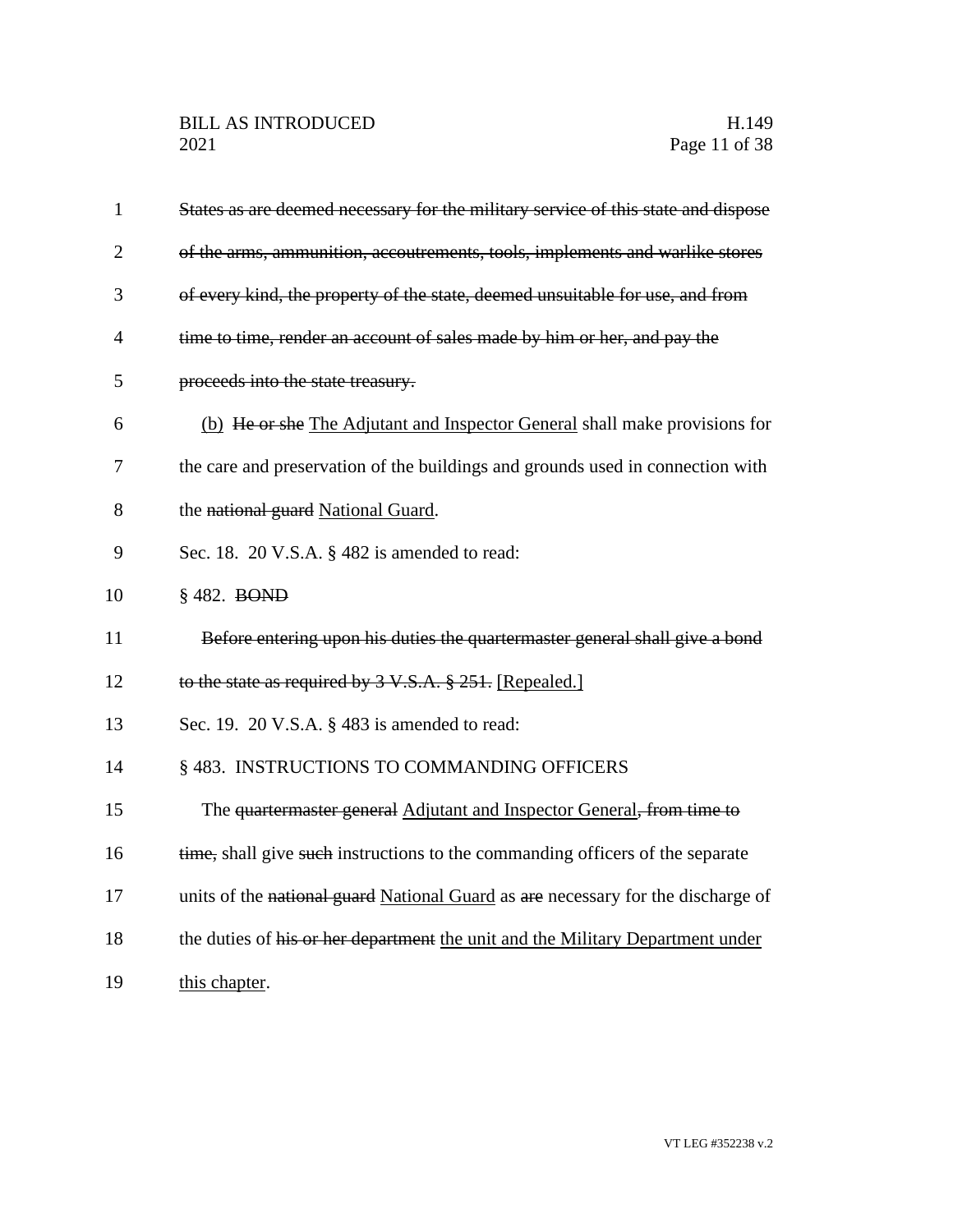| $\mathbf{1}$   | Sec. 20. 20 V.S.A. § 486 is amended to read:                                   |
|----------------|--------------------------------------------------------------------------------|
| $\overline{2}$ | §486. PROVISION FOR PAY                                                        |
| 3              | The Quartermaster General Adjutant and Inspector General shall provide         |
| $\overline{4}$ | for the pay of each officer and enlisted Guard member for duty performed and   |
| 5              | authorized in accordance with part 2 chapters 21-39 of this title, under rules |
| 6              | adopted by the Commander in Chief. The Adjutant and Inspector General          |
| 7              | shall adopt rules to carry out the provisions of this section.                 |
| 8              | Sec. 21. 20 V.S.A. § 541 is amended to read:                                   |
| 9              | § 541. MEMBERS OF BOARD OF ARMORY COMMISSIONERS;                               |
| 10             | <b>MEMBERS</b>                                                                 |
| 11             | The governor Governor, the adjutant general Adjutant and Inspector             |
| 12             | General, and the senior commander of the army national guard of the state,     |
| 13             | Vermont Army National Guard shall, ex officio, constitute a board of armory    |
| 14             | commissioners of which the governor the Board of Armory Commissioners.         |
| 15             | The Governor shall be chairman the Chair of the Board and the adjutant         |
| 16             | general, secretary Adjutant and Inspector General shall be the Secretary.      |
| 17             | Sec. 22. 20 V.S.A. § 542 is amended to read:                                   |
| 18             | § 542. ACQUISITION, MAINTENANCE, AND DISPOSAL OF                               |
| 19             | PROPERTY FOR THE NATIONAL GUARD USE                                            |
| 20             | In the name of the State, the Board shall be responsible for the real estate   |
| 21             | and personal property of the National Guard. The Board may acquire or          |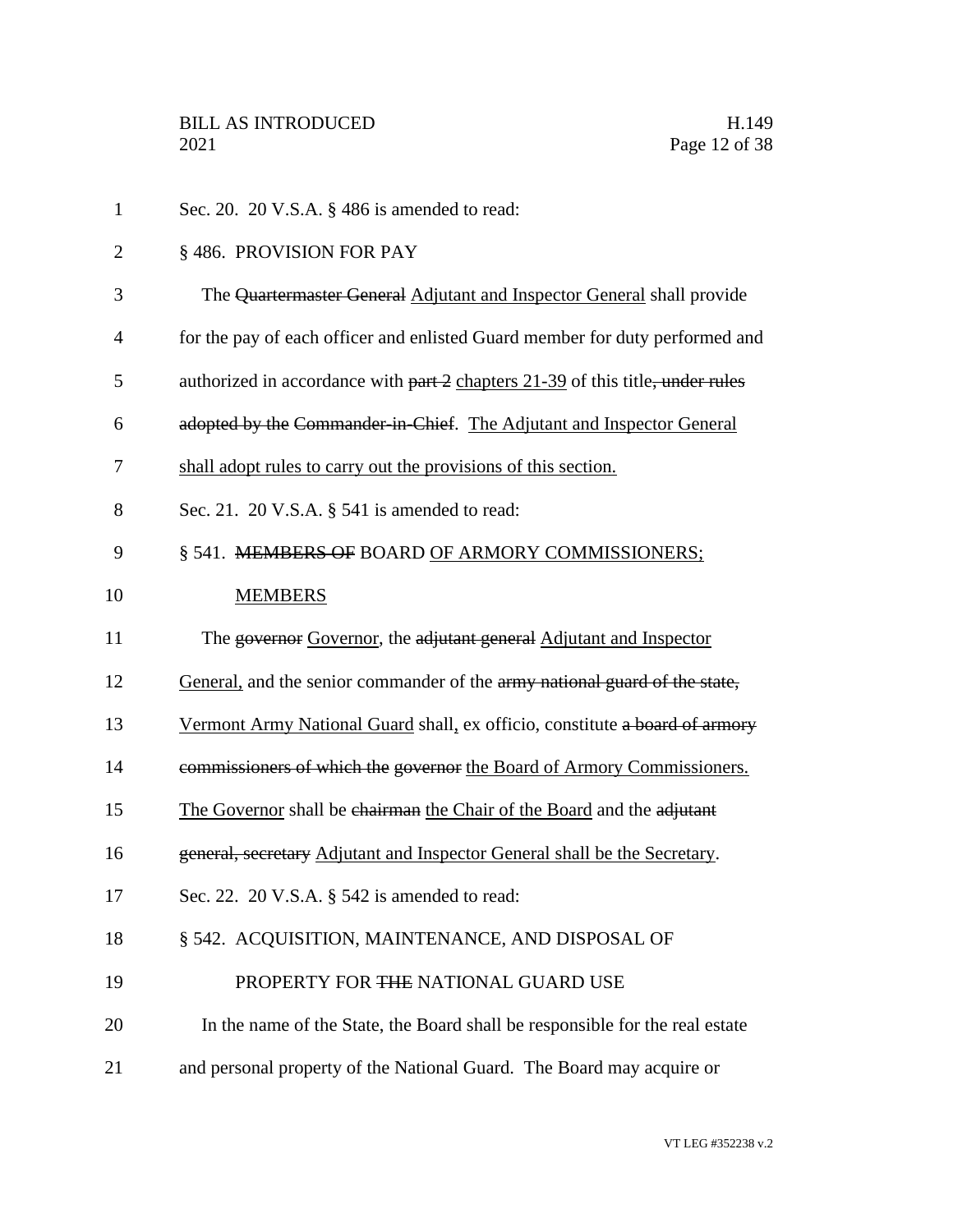| $\mathbf{1}$   | purchase, and maintain, and dispose of by sale or otherwise real estate and        |
|----------------|------------------------------------------------------------------------------------|
| $\overline{2}$ | personal property. Upon determination by the Board that real estate is to be       |
| 3              | disposed of, the disposal shall be at fair market value, and the proceeds shall be |
| $\overline{4}$ | allocated to future capital construction acts.                                     |
| 5              | Sec. 23. 20 V.S.A. § 543 is amended to read:                                       |
| 6              | § 543. LOCATION; PLAN OF CONSTRUCTION; CONTRACTS                                   |
| 7              | Such board The Board may determine the location of such armories, the and          |
| 8              | their plan of construction of the same, and to may make all contracts necessary    |
| 9              | for the purchase, erection, and maintenance thereof of the armories of the         |
| 10             | National Guard.                                                                    |
| 11             | Sec. 24. 20 V.S.A. $\S$ 544 is amended to read:                                    |
| 12             | § 544. ISSUANCE OF WARRANTS                                                        |
| 13             | Upon requisition request of such board the Board, the commissioner of              |
| 14             | finance and management Commissioner of Finance and Management shall                |
| 15             | issue his or her warrants for such sums as may from time to time be necessary      |
| 16             | to carry out the provisions of sections 541 and 543 of this title chapter, subject |
| 17             | to the limitations prescribed set forth in section 542 of this title chapter.      |
| 18             | Sec. 25. 20 V.S.A. $\S$ 545 is amended to read:                                    |
| 19             | § 545. USE OF ARMORIES; RULES                                                      |
| 20             | (a) The Board shall establish adopt rules governing the use and occupancy          |
| 21             | of the National Guard's armories and property, and which shall cause the same      |
|                |                                                                                    |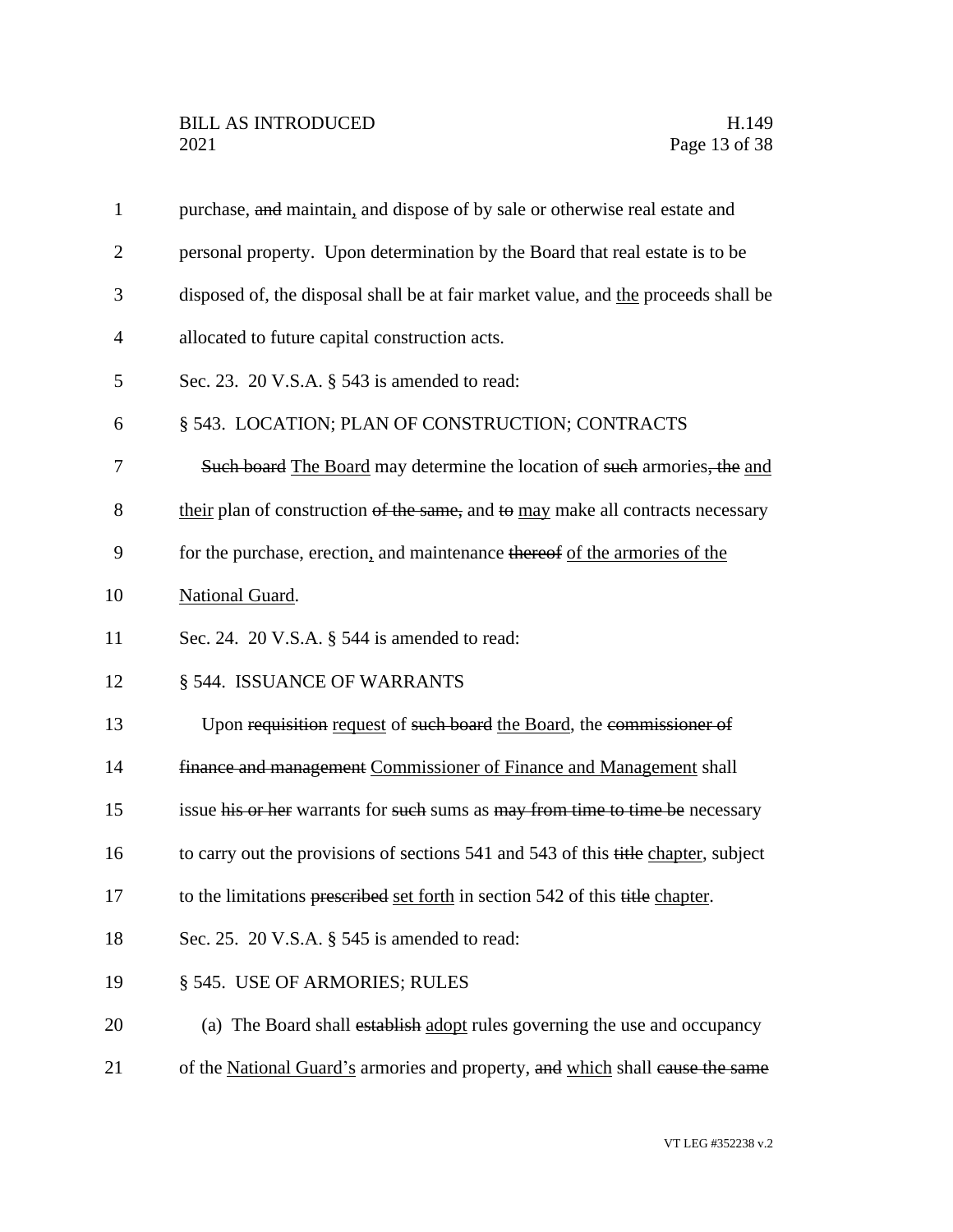| $\mathbf{1}$   | to be posted conspicuously be posted in a conspicuous location in the National       |
|----------------|--------------------------------------------------------------------------------------|
| $\overline{2}$ | Guard's buildings. A member of the National Guard who violates the rules             |
| 3              | shall be deemed guilty of a military offense, punishable as a court-martial shall    |
| $\overline{4}$ | direct, pursuant to the provisions of sections 941 and 942 of this title.            |
| 5              | (b) Fees collected under this section for rental of armories shall be credited       |
| 6              | to a special fund the Armory Rentals Special Fund and shall be available to the      |
| 7              | Military Department to offset the cost of providing the services.                    |
| $8\,$          | Sec. 26. 20 V.S.A. $\S$ 601 is amended to read:                                      |
| 9              | § 601. WHEN AND BY WHOM NATIONAL GUARD CALLED OUT                                    |
| 10             | (a) The Commander in Chief Governor or, in his or her absence, the                   |
| 11             | Lieutenant Governor, or, in the absence of both, the Adjutant and Inspector          |
| 12             | General, in case of riot, rebellion, or insurrection within the State, or in case of |
| 13             | great opposition to the service of legal process, whether civil or criminal, or in   |
| 14             | case of invasion or imminent danger thereof of invasion, or in case of disaster,     |
| 15             | or emergency proclaimed by the Governor, may call out the National Guard, or         |
| 16             | such parts of the National Guard as he or she deems necessary, and may order         |
| 17             | this force into camp for instruction and drill.                                      |
| 18             | (b) Until discharged by order of the Commander in Chief Governor, the                |
| 19             | force shall be subject to his or her order and shall be governed by the              |
| 20             | regulations prescribed adopted for the U.S. Army; and the Commander-in-              |
| 21             | Chief and Air Force.                                                                 |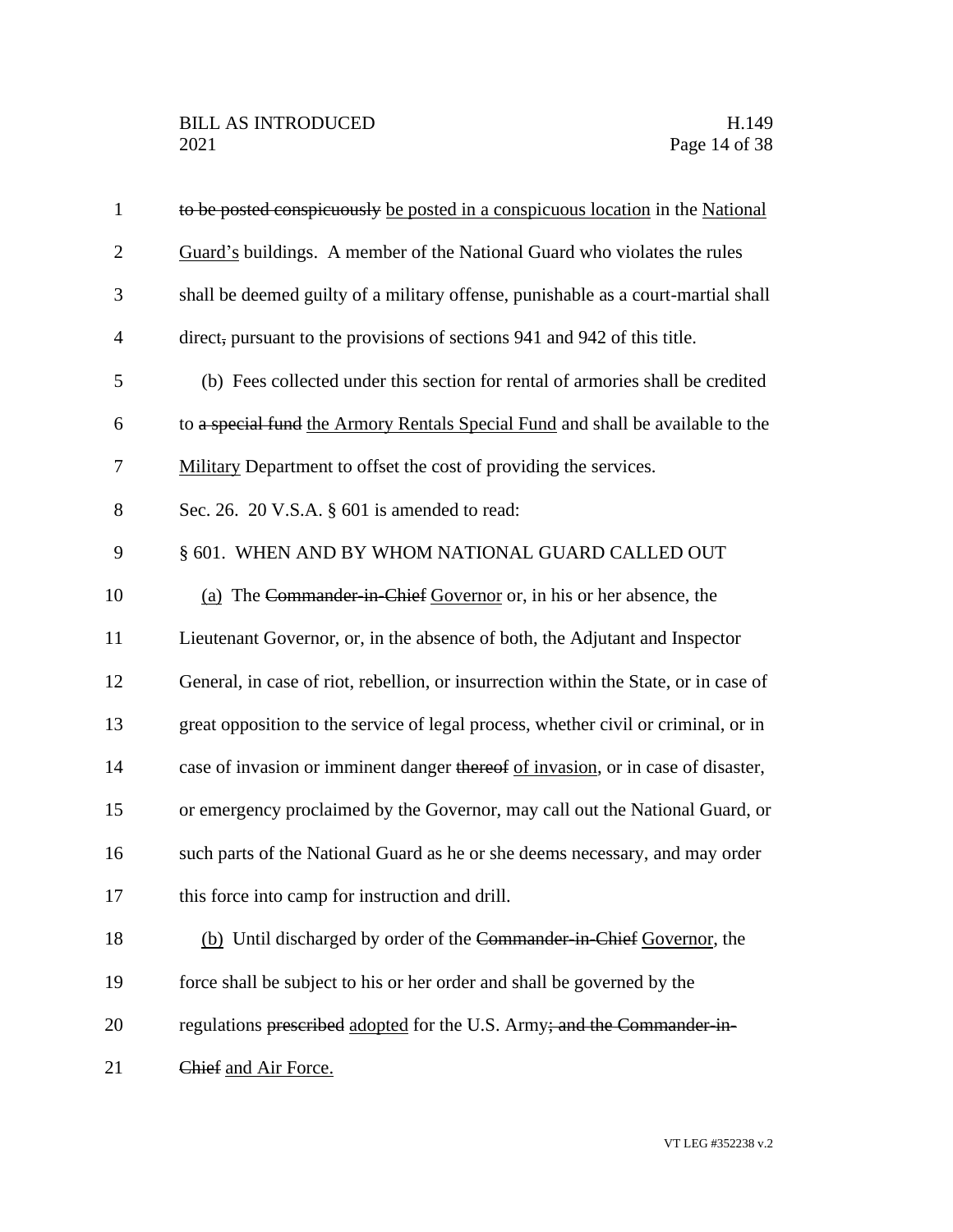| $\mathbf{1}$   | (c) The Governor may order the same National Guard into camp for                          |
|----------------|-------------------------------------------------------------------------------------------|
| $\overline{2}$ | instruction and drill when, in his or her judgment, the interests of the State            |
| 3              | require.                                                                                  |
| $\overline{4}$ | Sec. 27. 20 V.S.A. § 602 is amended to read:                                              |
| 5              | § 602. ADDITIONAL FORCE                                                                   |
| 6              | In case of riot, rebellion or insurrection within this state, or in case of               |
| 7              | invasion or imminent danger thereof, the commander in chief may raise from                |
| 8              | the enrolled national guard by draft or otherwise, such additional force as he or         |
| 9              | she deems necessary; and such additional force, while continued in service,               |
| 10             | shall be subject to the provisions of this chapter. [Repealed.]                           |
| 11             | Sec. 28. 20 V.S.A. $\S$ 603 is amended to read:                                           |
| 12             | § 603. ARMS AND EQUIPMENT; PAY AND RATIONS                                                |
| 13             | When the National Guard, or a part thereof of it, is ordered out under the                |
| 14             | provisions of pursuant to section 366, or $601$ , or $602$ of this title, the State shall |
| 15             | furnish arms and equipment necessary for each officer, warrant officer, and               |
| 16             | enlisted person; and they shall be entitled to pay, subsistence, and quarters             |
| 17             | allowance equivalent to that paid to members of the U.S. Armed Forces for                 |
| 18             | officers, warrant officers, and enlisted persons of corresponding grade and time          |
| 19             | in service as designated in the U.S. Armed Forces pay tables.                             |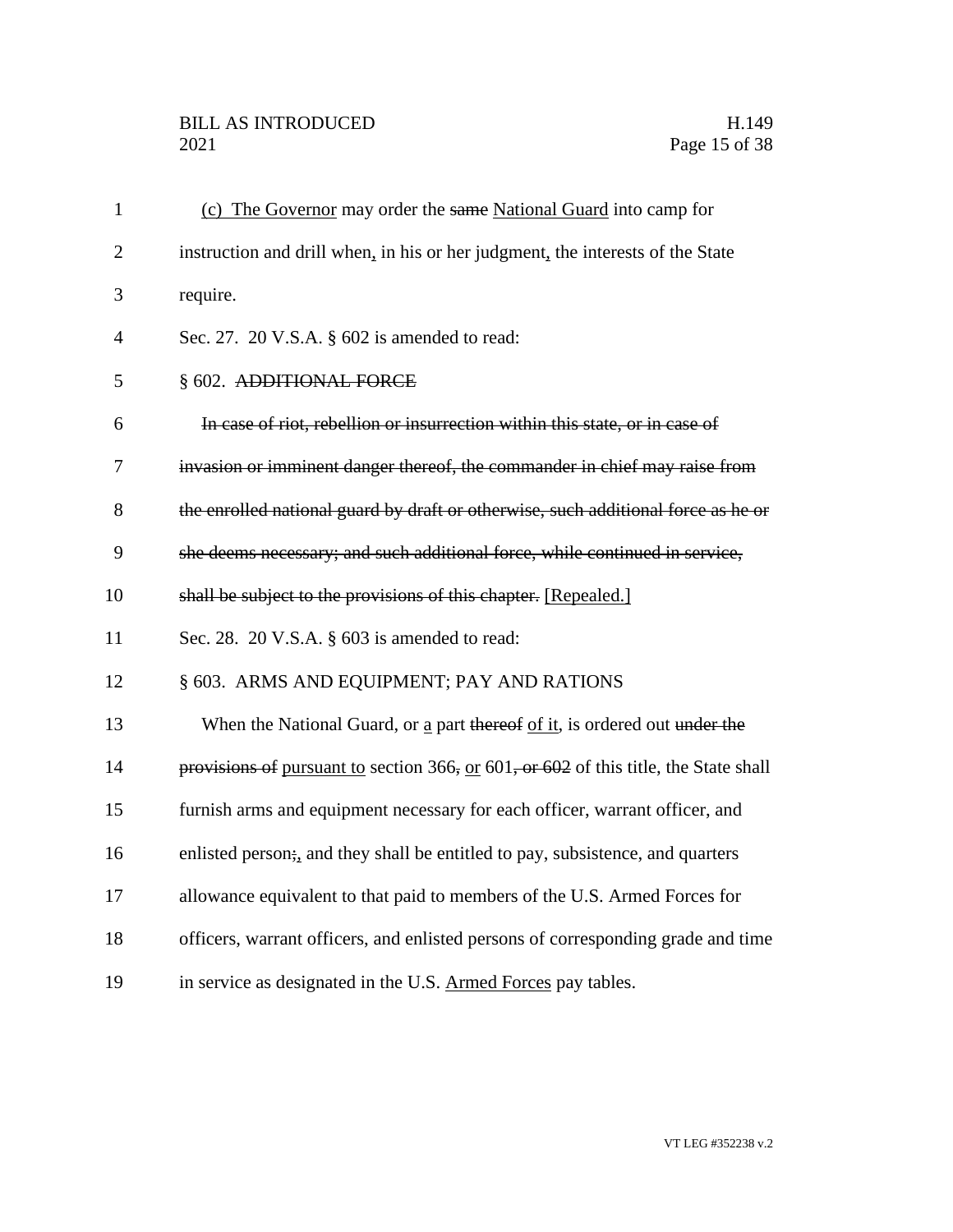| $\mathbf{1}$   | Sec. 29. 20 V.S.A. $\S$ 604 is amended to read:                                    |
|----------------|------------------------------------------------------------------------------------|
| $\overline{2}$ | § 604. FAILURE OF MEMBER OF NATIONAL GUARD TO REPORT                               |
| 3              | When ordered out, a member of the national guard National Guard who                |
| 4              | does not appear at the time and place designated shall be taken to be absent       |
| 5              | without leave and be dealt with as in actual service State active duty status.     |
| 6              | Sec. 30. $20$ V.S.A. $\S$ 606 is amended to read:                                  |
| 7              | § 606. CONTROL OF MILITIA NATIONAL GUARD ASSISTING CIVIL                           |
| 8              | <b>OFFICER</b>                                                                     |
| 9              | When a portion of the national guard National Guard is called out to assist a      |
| 10             | civil officer in the service of legal process, it shall be under the immediate     |
| 11             | command of the military officer National Guard member of the highest in rank       |
| 12             | who is present, who. The National Guard member in command shall act under          |
| 13             | and be subject to the general direction of such the civil officer.                 |
| 14             | Sec. 31. 20 V.S.A. $\S$ 607 is amended to read:                                    |
| 15             | § 607. STATE ACTIVE DUTY DEATH BENEFIT                                             |
| 16             | There is established a death benefit in the amount of \$50,000.00 for each         |
| 17             | activated Vermont national guard National Guard member who dies while on           |
| 18             | state State active duty or as the result of injuries incurred while on state State |
| 19             | active duty, provided the death or the injuries that result in death resulted from |
| 20             | performing state State active duty or from engaging in conduct related to state    |
| 21             | State active duty.                                                                 |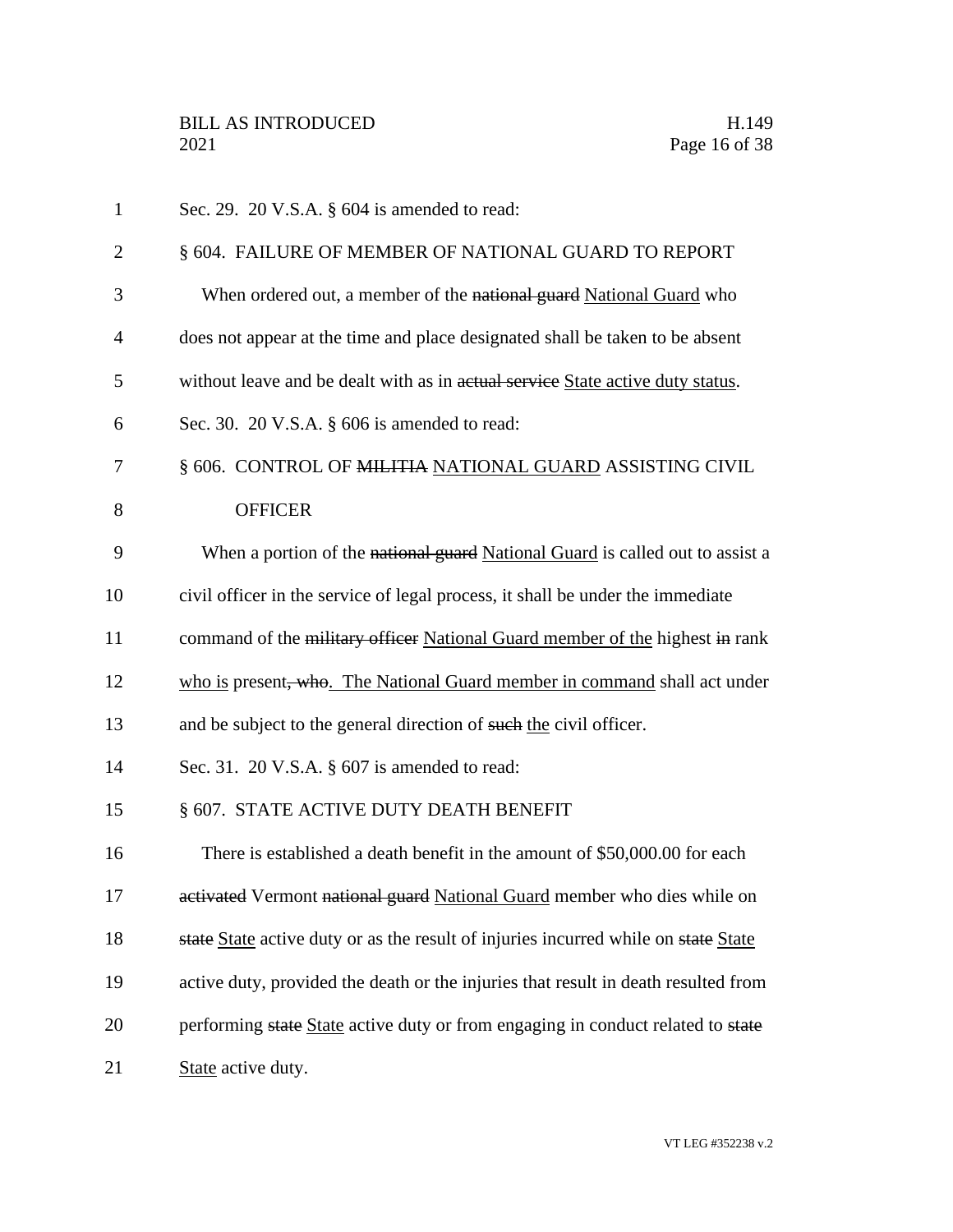| $\mathbf{1}$   | Sec. 32. $20$ V.S.A. $\S$ 608 is amended to read:                                 |
|----------------|-----------------------------------------------------------------------------------|
| $\overline{2}$ | § 608. CIVILIAN LEAVE OPTION                                                      |
| 3              | If any member of the Vermont National Guard is ordered to State active            |
| $\overline{4}$ | duty by the Governor, the service member shall have the right to take leave       |
| 5              | without pay from his or her civilian employment and shall be entitled to the      |
| 6              | protections and rights provided pursuant to 21 V.S.A. § 491. No member of         |
| 7              | the National Guard shall be required to use or exhaust his or her vacation or     |
| 8              | other accrued leave from his or her civilian employment for a period of active    |
| 9              | service.                                                                          |
| 10             | Sec. 33. 20 V.S.A. § 609 is amended to read:                                      |
| 11             | § 609. STAY OF LEGAL PROCEEDINGS BECAUSE OF SERVICE IN                            |
| 12             | NATIONAL GUARD                                                                    |
| 13             | $(a)(1)$ If a service member of the Vermont National Guard who is ordered         |
| 14             | to State active duty by the Governor is a party to a civil or administrative      |
| 15             | proceeding in any Vermont court, the proceeding:                                  |
| 16             | * * *                                                                             |
| 17             | (2) A motion for a stay under this subsection may be filed or the court           |
| 18             | may issue such a stay at any time during the period of State active service duty. |
| 19             | Any stay issued shall not remain in effect for more than 30 days after the        |
| 20             | completion of State active duty.                                                  |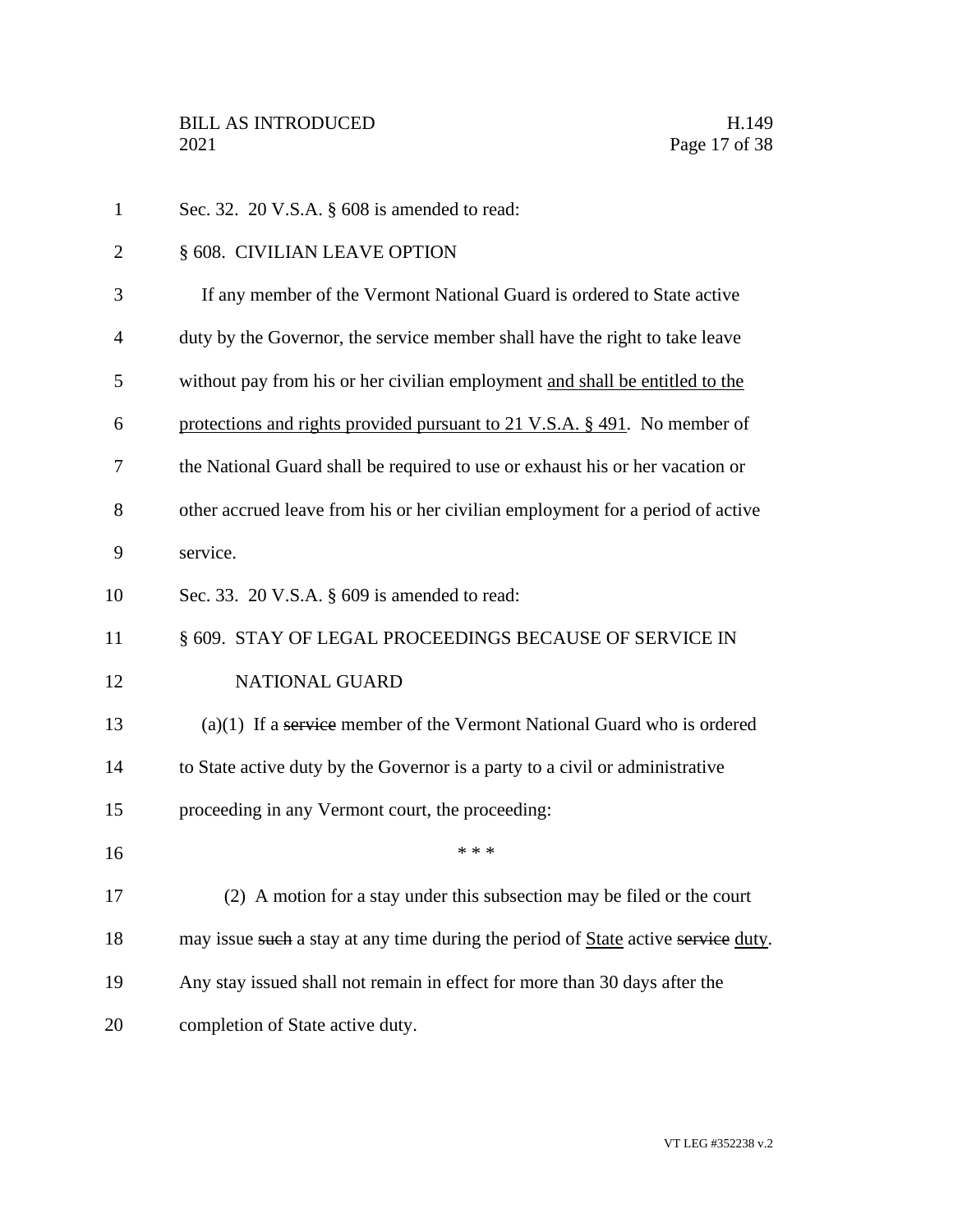## BILL AS INTRODUCED H.149<br>2021 Page 18 of 38

| $\mathbf{1}$   | (b) An application for a stay pursuant to subdivision $(a)(1)(B)$ of this       |
|----------------|---------------------------------------------------------------------------------|
| $\overline{2}$ | section shall include a letter or other communication from the member or a      |
| 3              | person on his or her behalf setting forth facts stating the manner in which the |
| $\overline{4}$ | member's duty requirements materially affect the member's ability to appear     |
| 5              | and stating a date when the member is expected to be available to appear,       |
| 6              | together with any necessary information from the member's commanding            |
| $\overline{7}$ | officer.                                                                        |
| 8              | * * *                                                                           |
| 9              | Sec. 34. $20$ V.S.A. $\S$ 641 is amended to read:                               |
| 10             | § 641. WHEN AND BY WHOM CALLED OUT                                              |
| 11             | Upon the requisition request of the president of the United States, and in      |
| 12             | case of war or invasion, or to prevent insurrection or invasion, the commander  |
| 13             | in chief Governor may call out from time to time, for the actual service, by    |
| 14             | draft or otherwise as many of the entire national guard Vermont National        |
| 15             | Guard as the necessity of the case requires circumstances require. The enrolled |
| 16             | national guard National Guard, when so ordered for preparation to prepare for   |
| 17             | actual service, shall be administered and trained according to the laws of this |
| 18             | state State and of the United States. On the termination of the emergency, all  |
| 19             | persons discharged from the military service who were, upon draft into federal  |
| 20             | service, members of the national guard of Vermont National Guard shall          |
| 21             | resume their membership in the national guard Vermont National Guard, and       |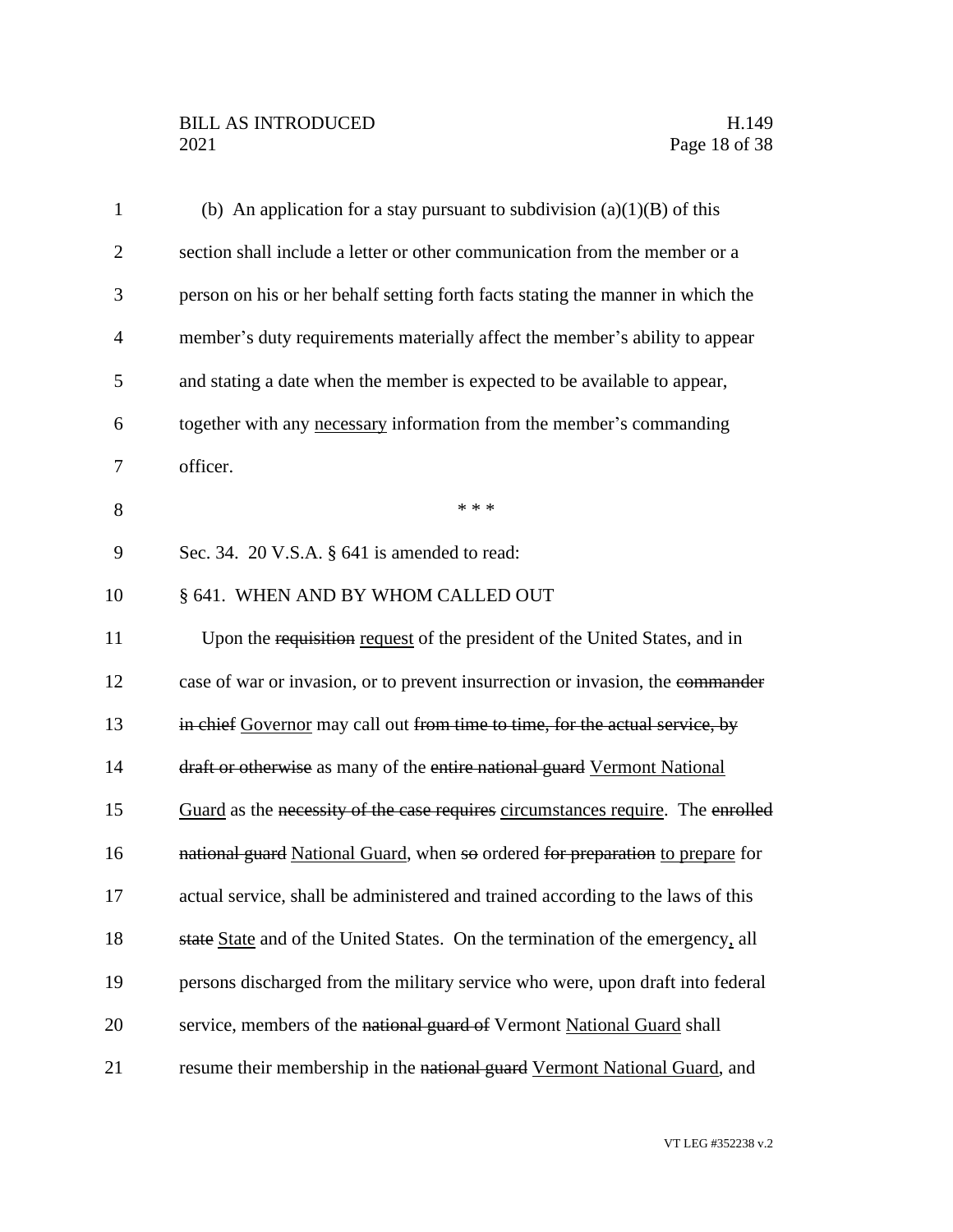| $\mathbf{1}$   | shall continue to serve in the national guard Vermont National Guard until the    |
|----------------|-----------------------------------------------------------------------------------|
| $\overline{2}$ | dates upon which their enlistments prior to their draft would have expired if     |
| 3              | uninterrupted.                                                                    |
| 4              | Sec. 35. 20 V.S.A. $\S$ 642 is amended to read:                                   |
| 5              | § 642. FAILURE TO REPORT                                                          |
| 6              | Each officer, noncommissioned officer, and private enlisted person ordered        |
| 7              | out, and every volunteer or drafted man person, who fails to appear at the time   |
| 8              | and place designated, without rendering a sufficient excuse therefor for the      |
| 9              | failure, shall be dealt with as provided by the laws of the United States in like |
| 10             | cases.                                                                            |
| 11             | Sec. 36. 20 V.S.A. $\S$ 643 is amended to read:                                   |
| 12             | § 643. SUBSISTENCE AND TRANSPORTATION                                             |
| 13             | When the commander in chief calls out the national guard of the state             |
| 14             | pursuant to the requisition of the president of the United States, he or she is   |
| 15             | hereby authorized to provide for such national guard at the expense of the state  |
| 16             | State, all necessary food, uniforms, arms, equipments, clothing, vehicles, camp   |
| 17             | equipage, and means of transporting such force into the service of the United     |
| 18             | States. [Repealed.]                                                               |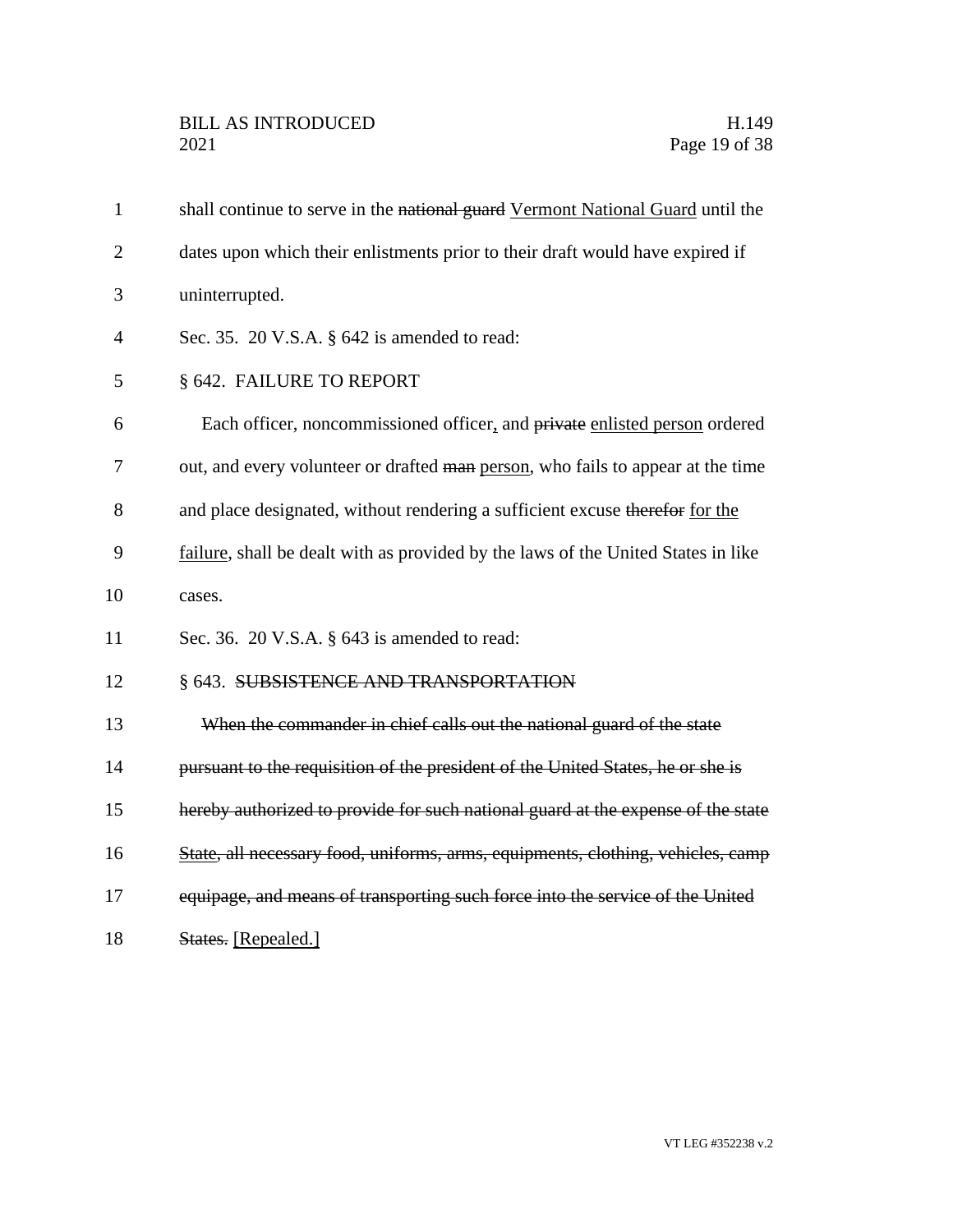| $\mathbf{1}$   | Sec. 37. 20 V.S.A. § 645 is amended to read:                                     |
|----------------|----------------------------------------------------------------------------------|
| $\overline{2}$ | § 645. PLEDGE OF CREDIT TO RAISE FUNDS                                           |
| 3              | Upon approval of the governor, the state treasurer is hereby authorized to       |
| $\overline{4}$ | pledge the credit of the state for the purpose of raising the necessary funds to |
| 5              | carry out the provisions of section 643 of this title. [Repealed.]               |
| 6              | Sec. 38. 20 V.S.A. § 701 is amended to read:                                     |
| 7              | §701. OATHS OF OFFICERS                                                          |
| 8              | (a) A person commissioned as an officer or warrant officer of the National       |
| 9              | Guard, within the time designated by the Commander-in-Chief Governor after       |
| 10             | such the commission is tendered to the officer, shall take and subscribe to the  |
| 11             | oath as required by federal law and regulations before a civil officer legally   |
| 12             | qualified to administer oaths, or before a National Guard officer or warrant     |
| 13             | officer who has previously taken and subscribed the oath; provided that the.     |
| 14             | (b) The oath shall contain obligations of allegiance to the State and to the     |
| 15             | United States, and or, in the absence of federal law or regulations upon the     |
| 16             | subject, the oath shall be as prescribed by the Commander in Chief Governor.     |
| 17             | (c) In case of neglect or refusal to take the oath within the time specified,    |
| 18             | the officer shall be deemed to have resigned his or her office and a new         |
| 19             | election shall be ordered or appointment made as required by law.                |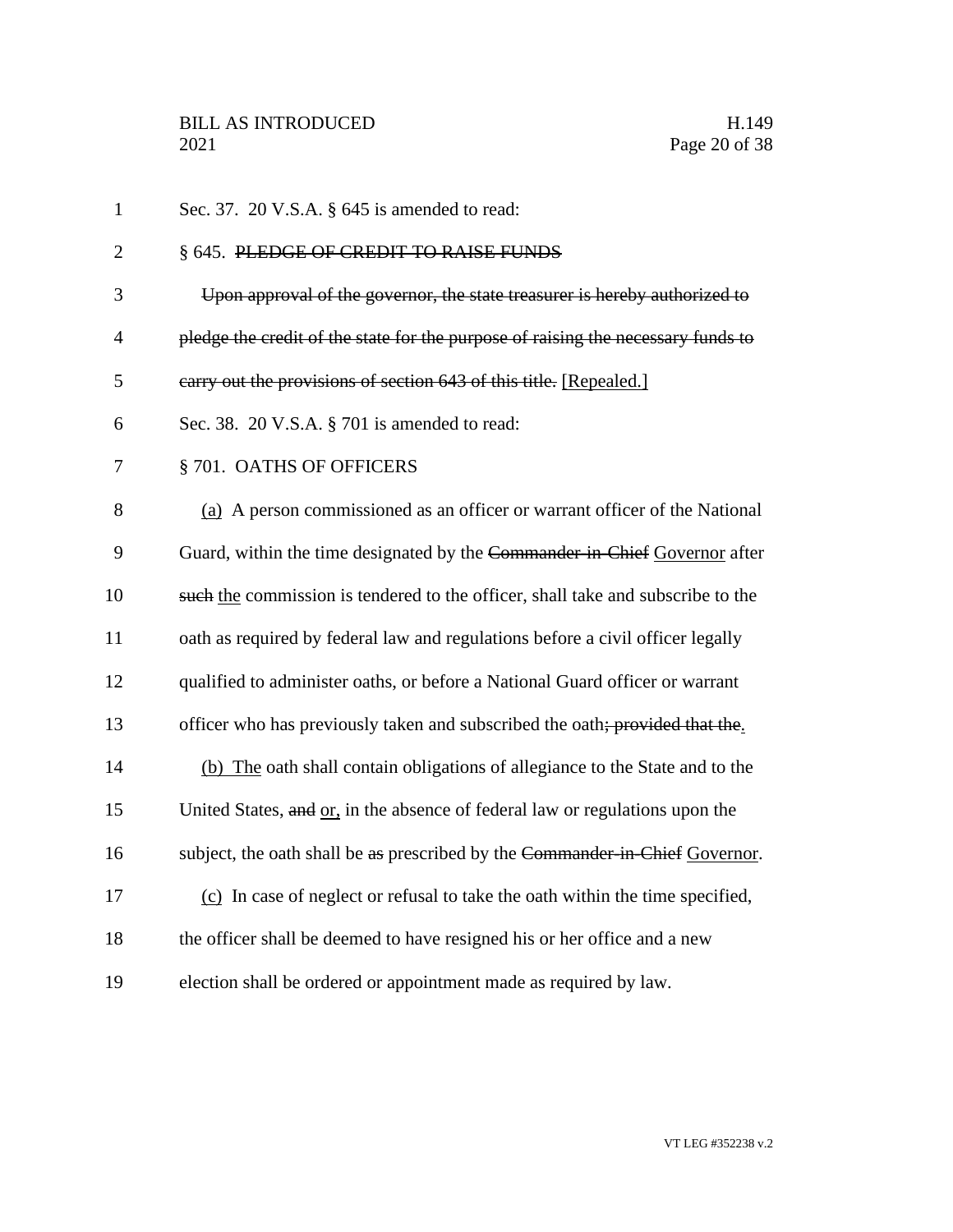| $\mathbf{1}$   | Sec. 39. 20 V.S.A. § 702 is amended to read:                                      |
|----------------|-----------------------------------------------------------------------------------|
| $\overline{2}$ | § 702. OATHS OF ENLISTED MEMBERS                                                  |
| 3              | (a) At the time of their enlistment, all enlisted members of the National         |
| $\overline{4}$ | Guard shall take and subscribe to the oath and contract prescribed by federal     |
| 5              | law and regulations before a National Guard officer or warrant officer who has    |
| 6              | taken and subscribed to the oath for officers prescribed in pursuant to section   |
| 7              | 701 of this title; provided that the chapter.                                     |
| 8              | (b) The oath shall contain obligations of allegiance to the State and to the      |
| 9              | United States. In the absence of applicable federal law or regulations, the oath  |
| 10             | and contract shall be as prescribed by the Commander-in-Chief Governor.           |
| 11             | Sec. 40. 20 V.S.A. § 703 is amended to read:                                      |
| 12             | § 703. DUTIES OF OFFICERS                                                         |
| 13             | Commissioned officers shall obey orders received from superior officers;          |
| 14             | attend drills, parades, inspections, and reviews prescribed or authorized by this |
| 15             | chapter; make such returns as pursuant to the direction of the Commander-in-      |
| 16             | Chief directs and under such rules as he or she adopts Governor or rules          |
| 17             | adopted by the Adjutant and Inspector General; perform other duties incident      |
| 18             | to their positions under the Constitution and laws of this State and of the       |
| 19             | United States; and conform to rules adopted by the Commander in Chief             |
| 20             | <b>Adjutant and Inspector General.</b>                                            |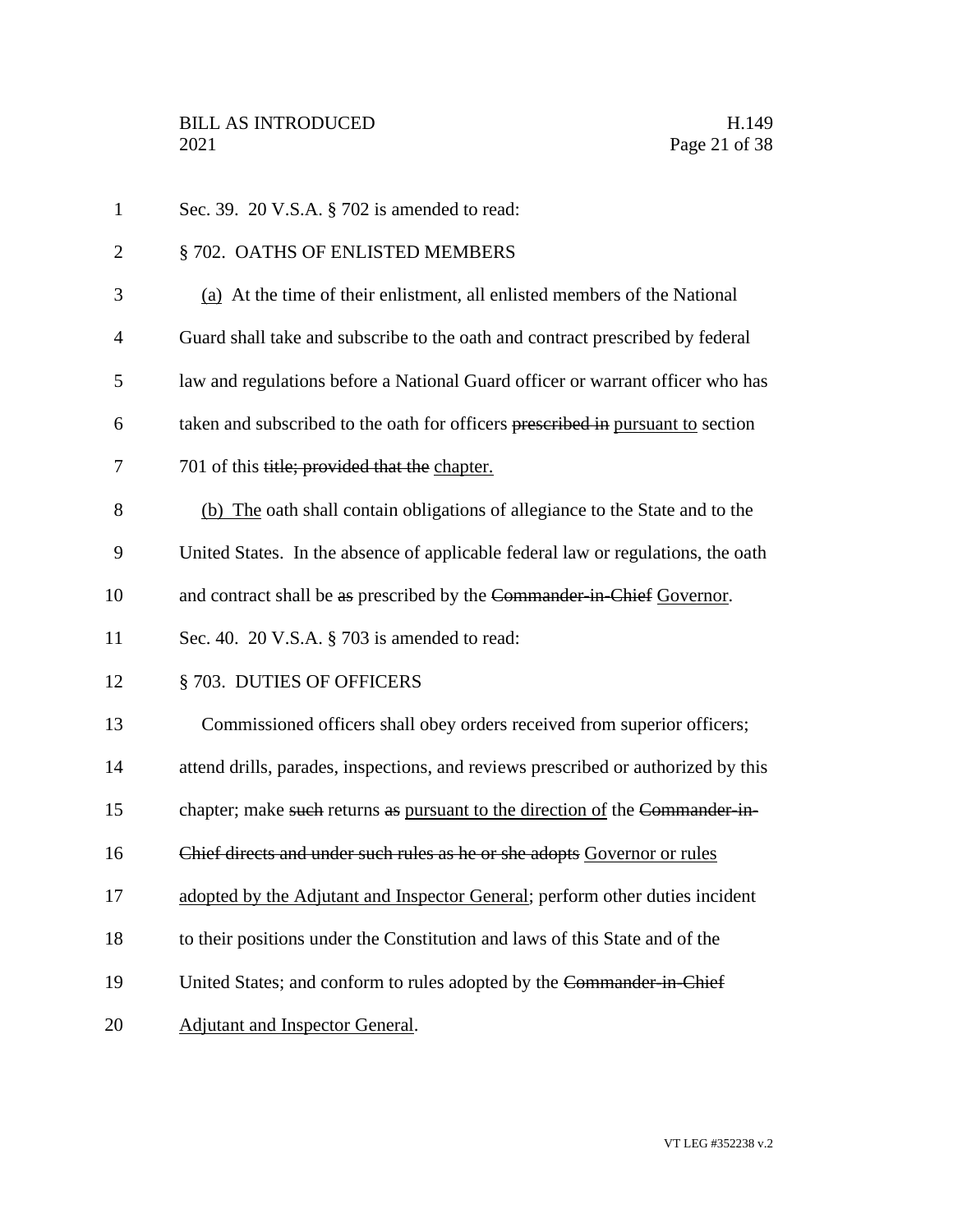| $\mathbf{1}$   | Sec. 41. 20 V.S.A. § 704 is amended to read:                                      |
|----------------|-----------------------------------------------------------------------------------|
| $\overline{2}$ | § 704. DUTIES OF ENLISTED MEMBERS                                                 |
| 3              | Enlisted members shall obey orders received from their officers to attend         |
| 4              | drills, parades, inspections, and reviews directed or authorized by this chapter, |
| 5              | prescribed for them to attend, and perform the duties incident to their           |
| 6              | respective positions, subject to the rules adopted by the Commander in Chief      |
| 7              | <b>Adjutant and Inspector General.</b>                                            |
| 8              | Sec. 42. 20 V.S.A. § 821 is amended to read:                                      |
| 9              | § 821. BOND OF OFFICERS RESPONSIBLE FOR PROPERTY OR                               |
| 10             | <b>FUNDS</b>                                                                      |
| 11             | Before assuming such responsibility, all officers who are responsible for         |
| 12             | public military property or funds shall give a bond to the state treasurer, with  |
| 13             | sufficient surety or sureties, in such sum as the commander in chief requires,    |
| 14             | conditioned for the faithful performance of their duties. [Repealed.]             |
| 15             | Sec. 43. 20 V.S.A. § 822 is amended to read:                                      |
| 16             | § 822. DAMAGED OR DESTROYED PROPERTY                                              |
| 17             | When military arms, stores, uniforms, equipment, or property of any kind          |
| 18             | belonging to the state State become damaged, partially or wholly unfit for use,   |
| 19             | or partially or wholly destroyed, the officer having such responsible for the     |
| 20             | property in charge may request the commander in chief Adjutant and Inspector      |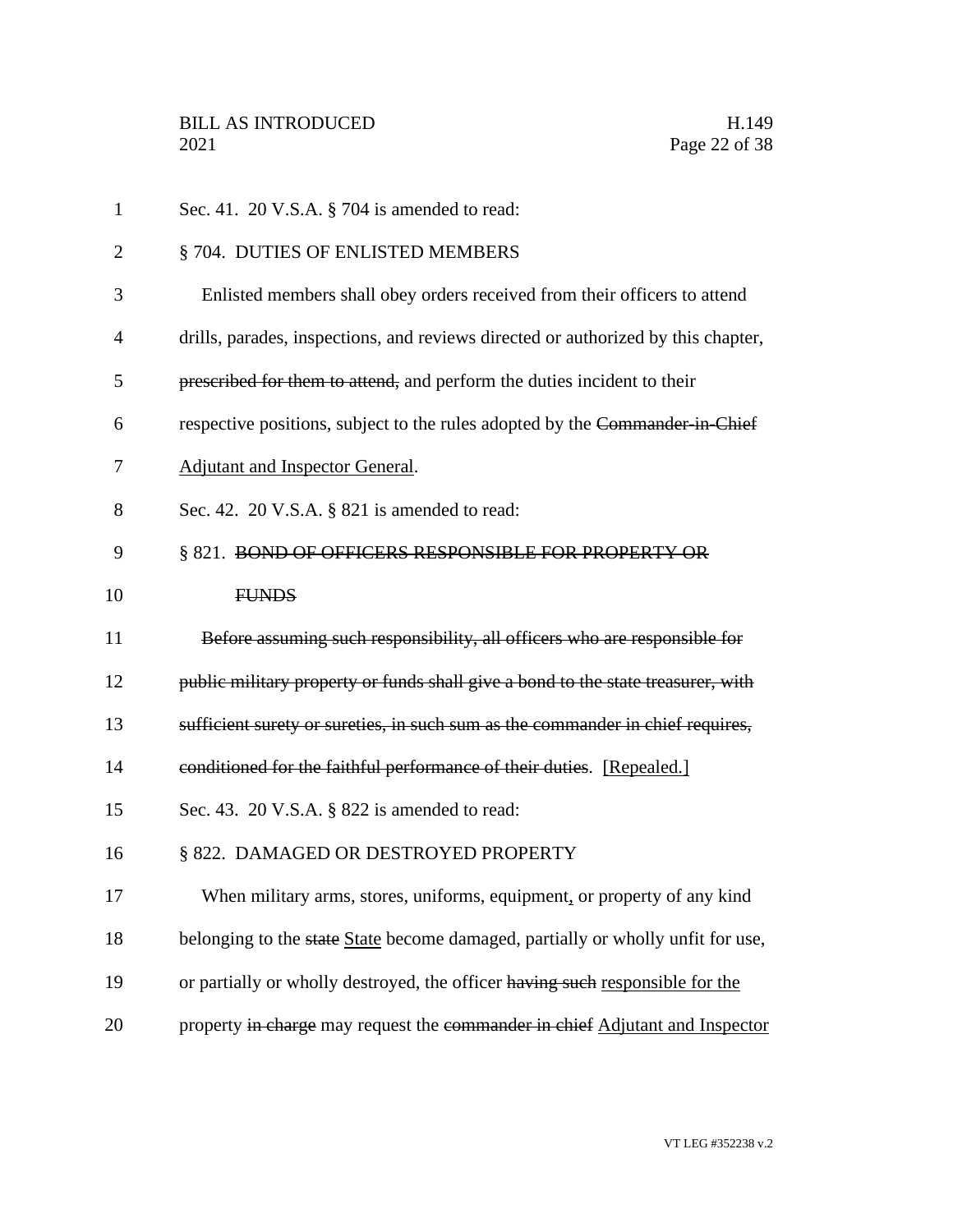1 General to appoint a board of inspection to examine and report as to its condition. Sec. 44. 20 V.S.A. § 823 is amended to read: § 823. STORAGE OF PROPERTY Military stores belonging to the State not issued to the National Guard, and military property belonging to the United States in possession of the State and 7 not issued to the National Guard, shall be stored in the State, and the **Commander in Chief.** The Adjutant and Inspector General shall adopt the necessary rules to secure the safekeeping of military property issued to the National Guard. Sec. 45. 20 V.S.A. § 824 is amended to read: § 824. UNIFORMS AND EQUIPMENT The uniforms and equipment of organizations and members of the National 14 Guard shall be as prescribed and furnished by the federal government but the Commander-in-Chief may permit modifications or additions as he or she deems for the best interests of the State, consistent with law and federal 17 regulations for the government of the National Guard. Sec. 46. 20 V.S.A. § 884 is amended to read: § 884. EXEMPTION FROM ARREST 20 Officers, noncommissioned officers, musicians and privates enrolled in this state, while under orders for service under the government of the United States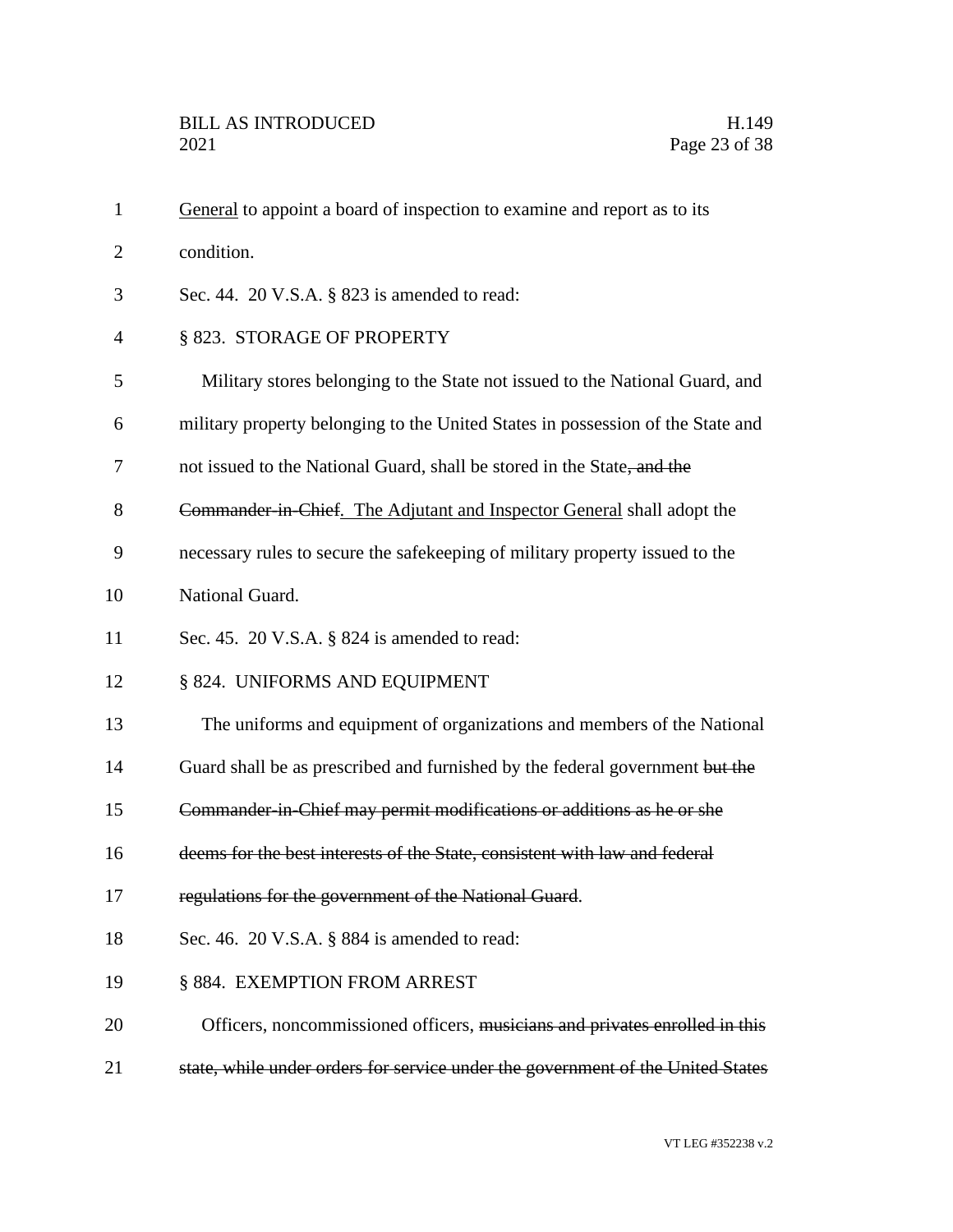| $\mathbf{1}$   | or under authority of this state and enlisted persons who are members of the       |
|----------------|------------------------------------------------------------------------------------|
| $\overline{2}$ | Vermont National Guard and on federal or State active duty, except for in the      |
| 3              | case of treason, felony and, or breach of the peace, shall be privileged from      |
| $\overline{4}$ | arrest and imprisonment by civil authority, from the date of the issuing of such   |
| 5              | orders to they are ordered to active duty until the time of their discharge from   |
| 6              | service active duty.                                                               |
| 7              | Sec. 47. 20 V.S.A. § 885 is amended to read:                                       |
| 8              | § 885. BREVET RANK                                                                 |
| 9              | When he or she deems it for to be in the best interest of the service Vermont      |
| 10             | National Guard, by and with the advice and consent of the senate, the governor     |
| 11             | Governor may, with the advice and consent of the Senate, confer brevet rank        |
| 12             | upon such officers and enlisted members of the military service of the state as    |
| 13             | Vermont National Guard who have performed gallant, faithful, or meritorious        |
| 14             | service in the line of duty. A brevet rank conferred pursuant to this section      |
| 15             | shall only apply in the State of Vermont.                                          |
| 16             | Sec. 48. 20 V.S.A. § 886 is amended to read:                                       |
| 17             | § 886. RETIREMENT OF OFFICERS                                                      |
| 18             | A member of the national guard who has served faithfully therein for a             |
| 19             | period of not less than ten years, at least five years of which shall have been as |
| 20             | a commissioned officer, at his or her own request, may be placed on the retired    |
| 21             | list with the highest rank held by him or her during such service; and if a        |
|                |                                                                                    |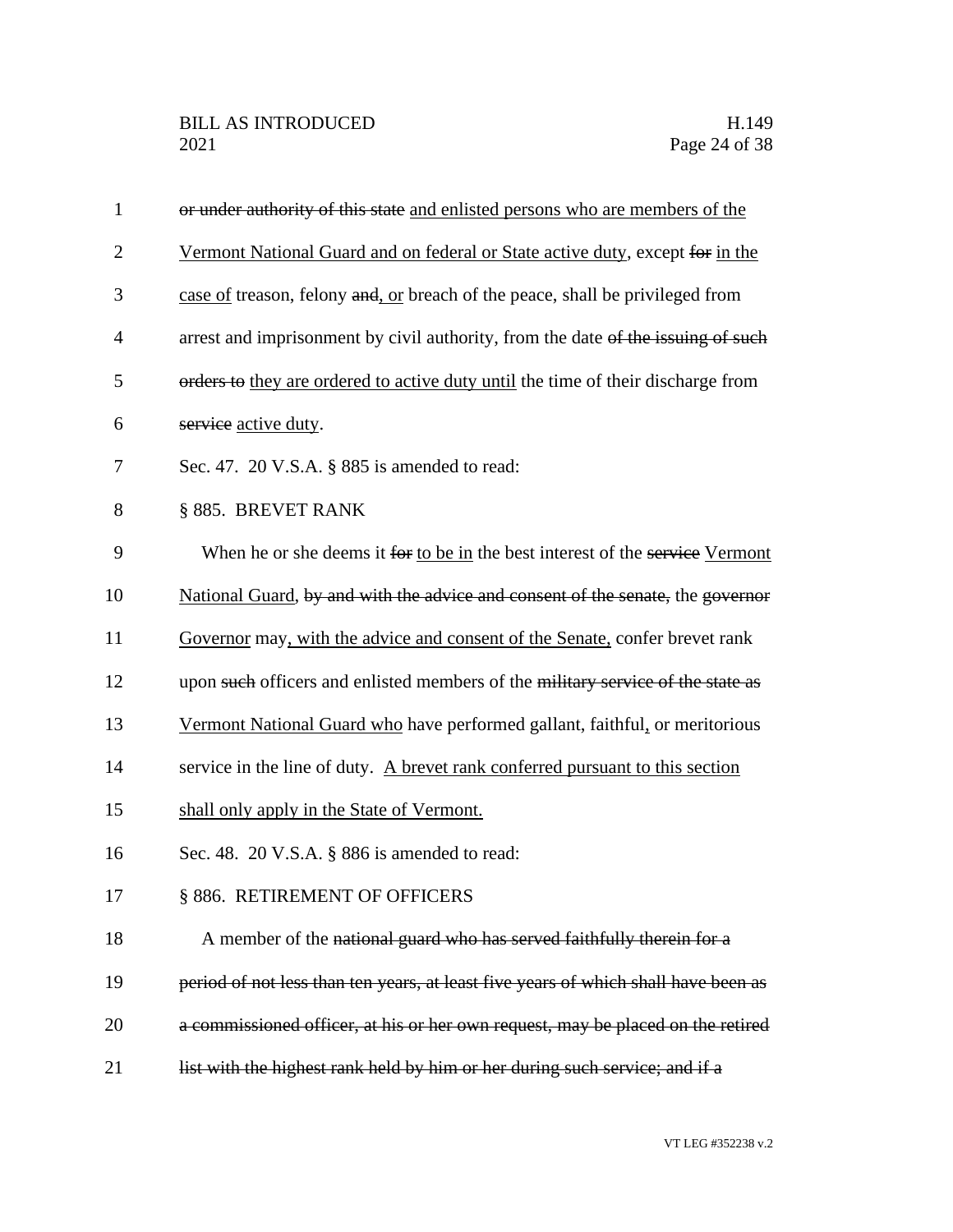| $\mathbf{1}$   | commissioned officer who has not had the full length of service herein             |
|----------------|------------------------------------------------------------------------------------|
| $\overline{2}$ | required, becomes permanently disabled to perform his or her duties, upon his      |
| 3              | or her own application, in the discretion of the commander in chief, he or she     |
| $\overline{4}$ | National Guard may be placed upon the retired list with the rank last held by      |
| 5              | him or her as provided pursuant to the provisions of 10 U.S.C. chapters 69         |
| 6              | and 1225, and any applicable regulations adopted by the Secretary of Defense.      |
| 7              | Sec. 49. 20 V.S.A. § 887 is amended to read:                                       |
| 8              | § 887. PRIVILEGES                                                                  |
| 9              | Officers of the retired list shall be borne on the roster of the national guard    |
| 10             | as so retired, and shall be entitled to wear the uniform of the highest grade      |
| 11             | attained by them on all occasions of military ceremony, but shall receive no       |
| 12             | compensation from the state. [Repealed.]                                           |
| 13             | Sec. 50. $20$ V.S.A. § 941 is amended to read:                                     |
| 14             | § 941. STATEMENT OF POLICY ON MILITARY JUSTICE                                     |
| 15             | An offense committed by a member of the national guard National Guard              |
| 16             | shall be tried in civil courts and prosecuted by civil authorities except offenses |
| 17             | of a purely military nature. This policy shall be executed and carried into        |
| 18             | effect at all times and applies to all encampments, armory drill periods, and      |
| 19             | parade periods in addition to any duty performed by the militia under pursuant     |
| 20             | to sections 366, and 601 and $602$ of this title.                                  |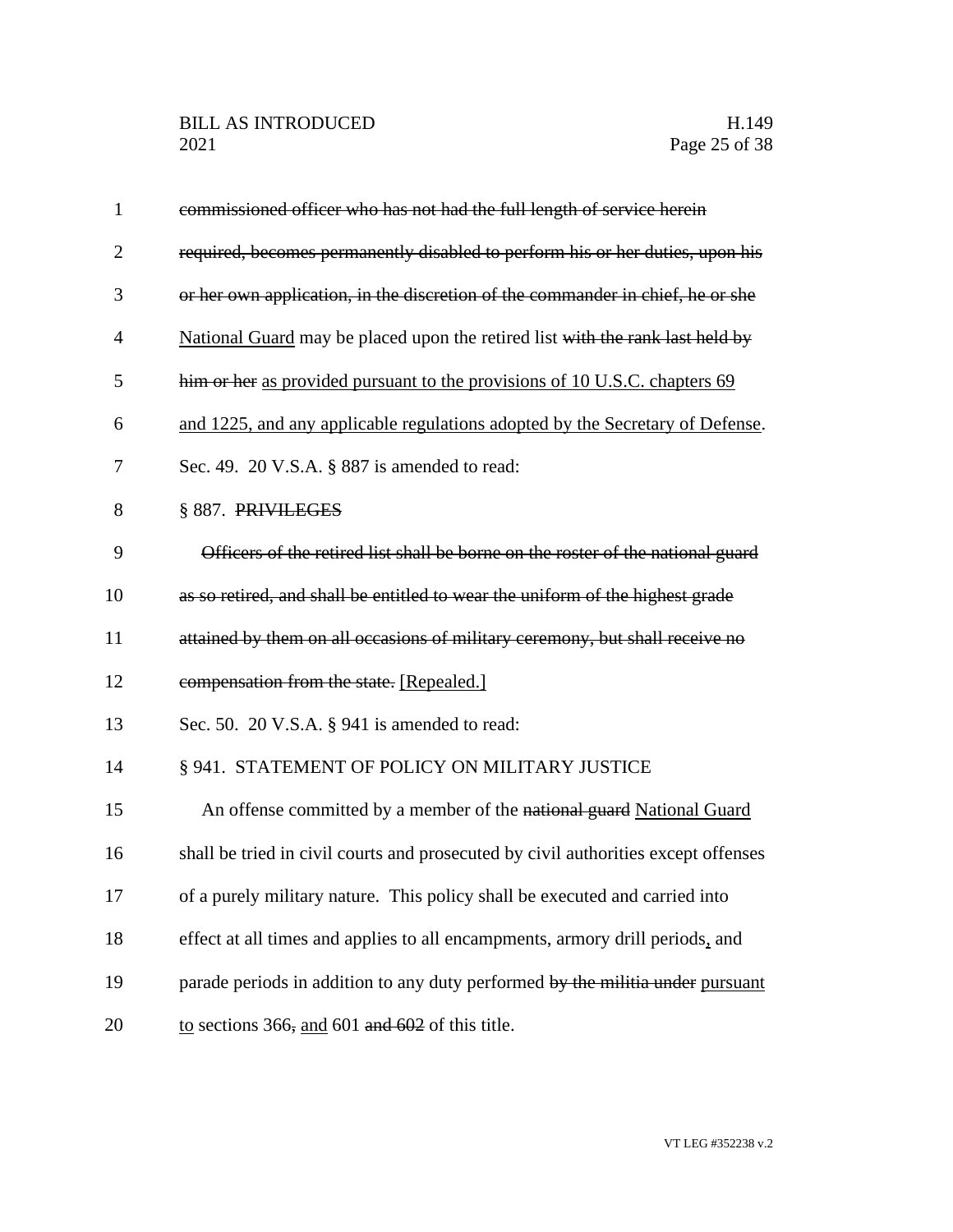| $\mathbf{1}$   | Sec. 51. 20 V.S.A. § 943 is amended to read:                                    |
|----------------|---------------------------------------------------------------------------------|
| $\overline{2}$ | § 943. SENTENCE; WARRANT FOR COMMITMENT                                         |
| 3              | Courts-martial, including summary courts, may sentence to confinement in        |
| $\overline{4}$ | lieu of fines imposed, provided that such sentence of confinement shall not     |
| 5              | exceed one day for each dollar of such the fine. The warrant for commitment     |
| 6              | to the custody of the commissioner of corrections Commissioner of               |
| 7              | Corrections shall be substantially in the following form:                       |
| 8              | STATE OF VERMONT,<br>To any sheriff or constable in the state State,            |
| 9              | Greeting:<br>$\Box$                                                             |
| 10             |                                                                                 |
| 11             |                                                                                 |
| 12             |                                                                                 |
| 13             |                                                                                 |
| 14             | court-martial duly appointed and acting under authority of law, adjudged        |
| 15             | guilty of a military offense, viz.: (describe the offense) and sentenced to pay |
| 16             | a fine of  dollars and  cents. And whereas such                                 |
| 17             | sentence has been duly approved and such fine has not been paid or              |
| 18             | remitted, now therefore:                                                        |
| 19             | BY THE AUTHORITY OF THE STATE OF VERMONT, you are                               |
| 20             |                                                                                 |
| 21             | and commit him or her to the custody of                                         |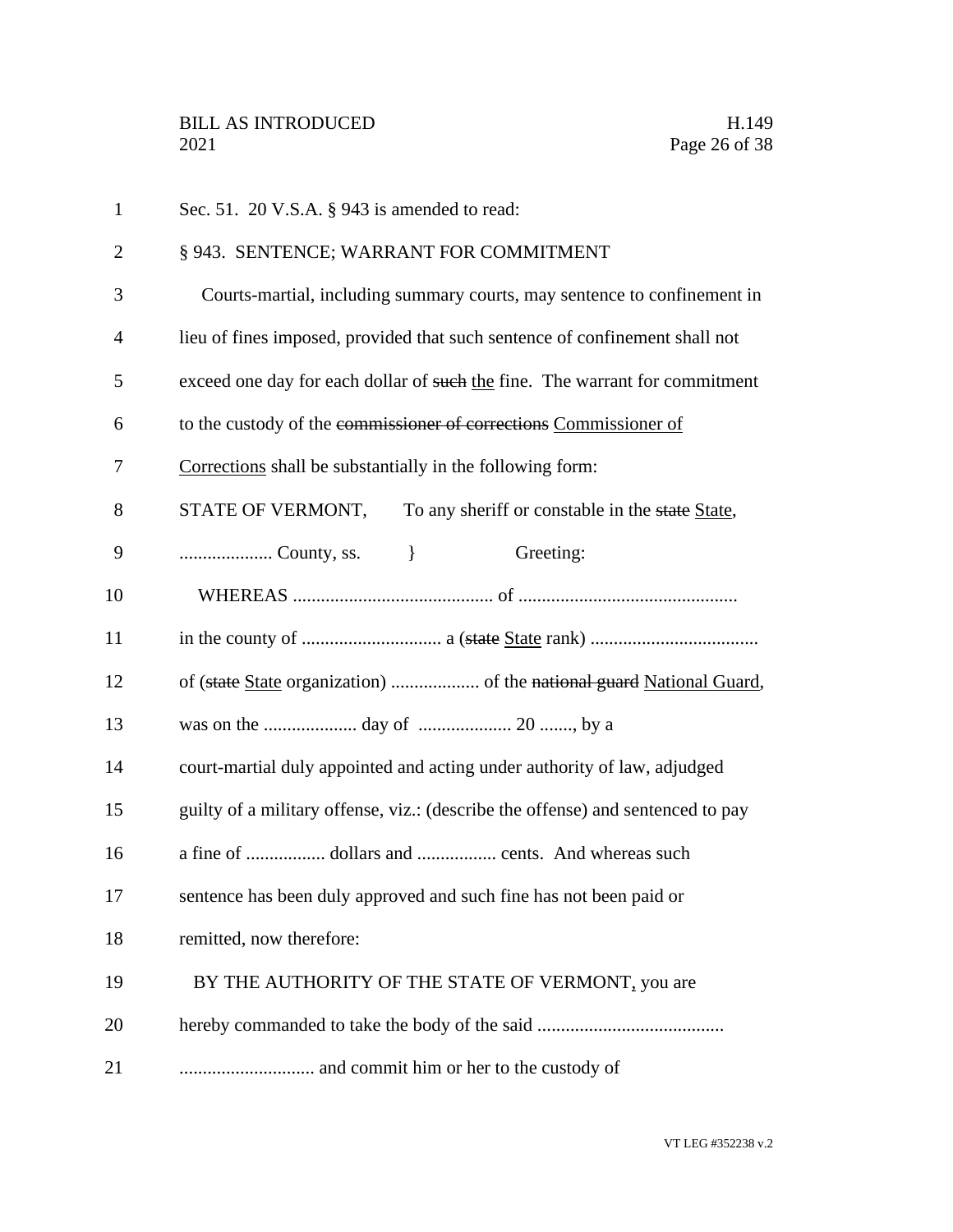| $\mathbf{1}$   | the commissioner of corrections Commissioner of Corrections, who is hereby       |
|----------------|----------------------------------------------------------------------------------|
| $\overline{2}$ |                                                                                  |
| 3              |                                                                                  |
| 4              | according to law.                                                                |
| 5              | Fail not, but service and return make according to law.                          |
| 6              |                                                                                  |
| 7              |                                                                                  |
| 8              |                                                                                  |
| 9              | President of Court-Martial, or Summary Court.                                    |
| 10             | Sec. 52. 20 V.S.A. § 944 is amended to read:                                     |
| 11             | § 944. EXECUTION OF PROCESSES AND SENTENCES                                      |
| 12             | All processes and sentences of courts-martial shall be executed by civil         |
| 13             | officers of the state State authorized to execute similar processes of the civil |
| 14             | courts, and shall be returned to the court issuing the same.                     |
| 15             | Sec. 53. 20 V.S.A. § 961 is amended to read:                                     |
| 16             | § 961. COMMANDING OFFICER NONJUDICIAL DISCIPLINE                                 |
| 17             | $(a)(1)$ A commanding officer may impose nonjudicial discipline upon a           |
| 18             | service member for minor military offenses without the intervention of a court-  |
| 19             | martial in accordance with the provisions of this subchapter.                    |
| 20             | * * *                                                                            |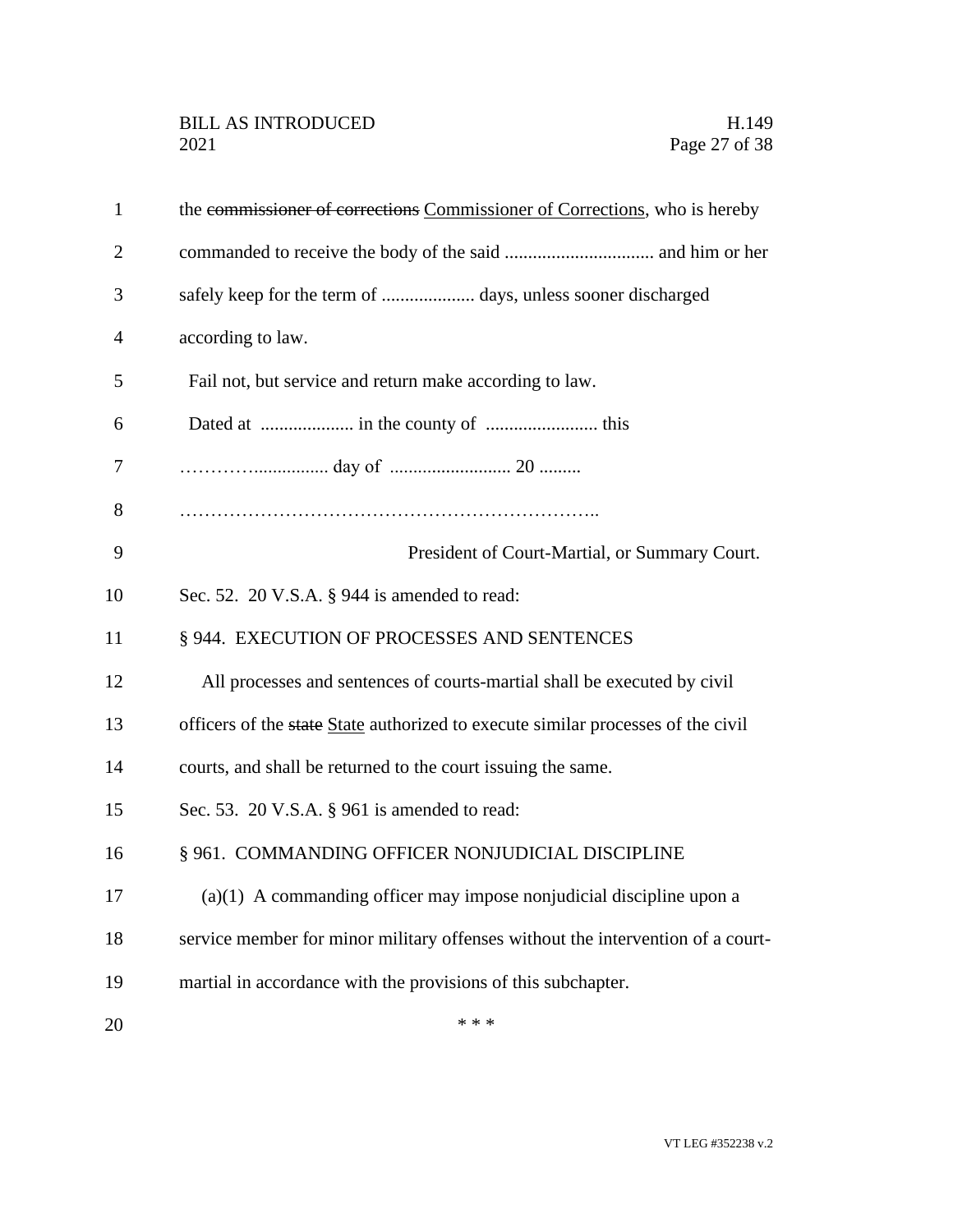# BILL AS INTRODUCED H.149<br>2021 Page 28 of 38

| $\mathbf{1}$   | (3) As used in this section, "commanding officer" shall include an                |
|----------------|-----------------------------------------------------------------------------------|
| 2              | officer-in-charge officer in charge.                                              |
| 3              | * * *                                                                             |
| $\overline{4}$ | (c) A commanding officer of the grade of major or above may impose upon           |
| 5              | enlisted members of the officer's command:                                        |
| 6              | * * *                                                                             |
| 7              | (5) for members who are serving on full-time military orders in excess            |
| 8              | of 179 days, the imposition of extra duties for up to 45 days which that need     |
| 9              | not be consecutive, and, for all others, the imposition of extra duties for up to |
| 10             | 14 days which that need not be consecutive; and                                   |
| 11             | (6) restriction to certain specified limits, with or without suspension           |
| 12             | from duty, for not more than 60 days, which that need not be consecutive.         |
| 13             | * * *                                                                             |
| 14             | Sec. 54. 20 V.S.A. § 962 is amended to read:                                      |
| 15             | § 962. SERVICE MEMBERS SUBJECT TO NONJUDICIAL DISCIPLINE                          |
| 16             | (a) A service member subject to nonjudicial discipline under this                 |
| 17             | subchapter shall, during the course of his or her disciplinary proceedings, have  |
| 18             | the right to:                                                                     |
| 19             | * * *                                                                             |
| 20             | (3) call and examine witnesses, to the extent witness witnesses are               |
| 21             | reasonably available.                                                             |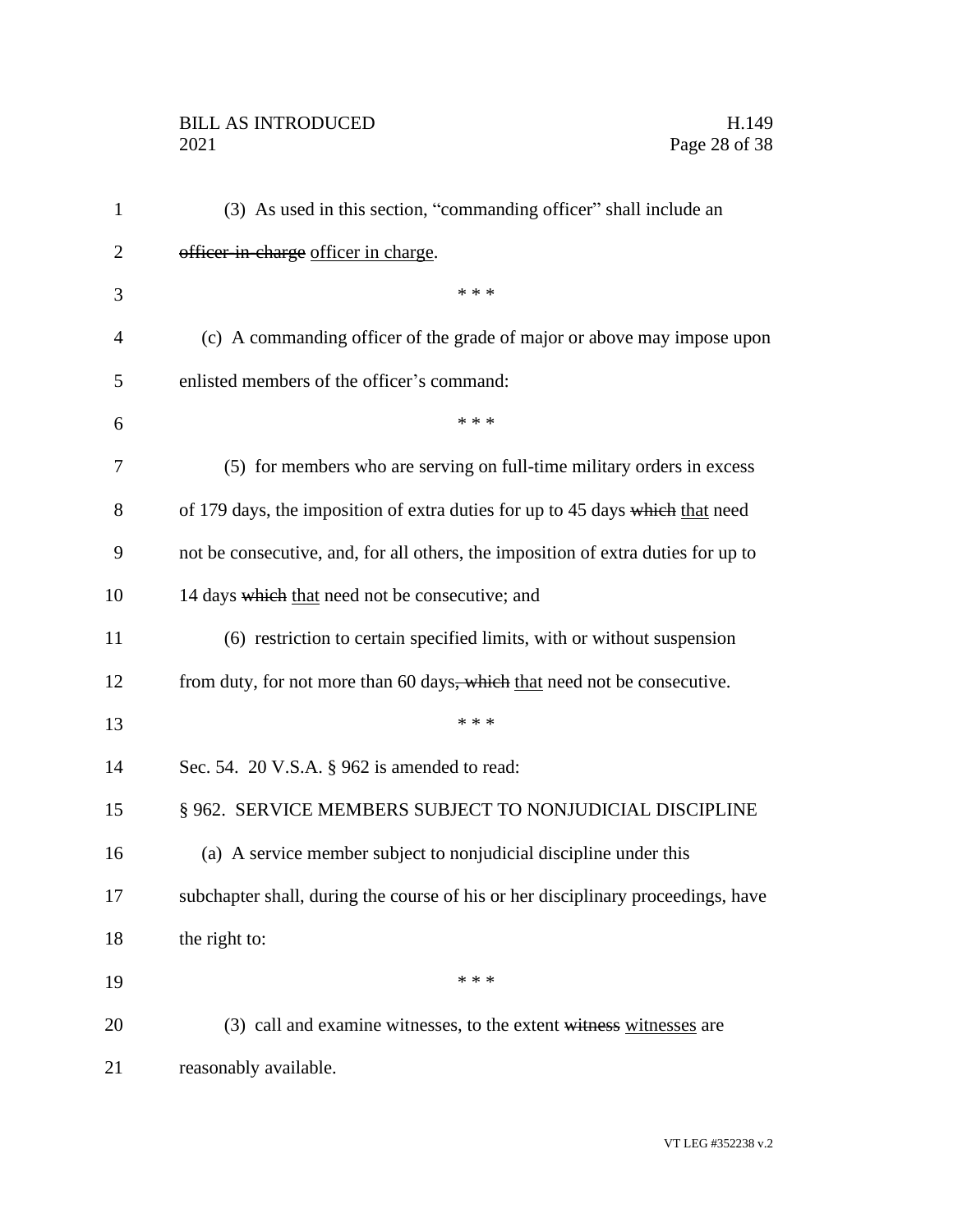| $\mathbf 1$ | * * *                                                                             |
|-------------|-----------------------------------------------------------------------------------|
| 2           | Sec. 55. 20 V.S.A. § 1151 is amended to read:                                     |
| 3           | § 1151. ORGANIZATION AND MAINTENANCE                                              |
| 4           | (a) Whenever any part of the National Guard of this State is in active            |
| 5           | federal service, the Governor is hereby authorized to may organize and            |
| 6           | maintain within this State during such period, under the regulations that the     |
| 7           | Secretary of the U.S. Army may prescribe for the organization, standards of       |
| 8           | training, instruction, and discipline, such any military forces as the Governor   |
| 9           | may deem deems necessary to defend this the State.                                |
| 10          | (b) The forces shall be:                                                          |
| 11          | (1) composed of officers commissioned or assigned, and any able-                  |
| 12          | bodied citizens of the State as shall who volunteer for service, supplemented, if |
| 13          | necessary, by members of the unorganized militia enrolled by draft or             |
| 14          | otherwise as provided by law;                                                     |
| 15          | (2) additional to and distinct from the National Guard and shall be               |
| 16          | known as the Vermont State Guard;                                                 |
| 17          | $(3)$ uniformed; and                                                              |
| 18          | (4) located in places having National Guard units in federal service and,         |
| 19          | provided adequate personnel are available for service, such other places the      |
| 20          | Governor may direct provided adequate personnel are available for such            |
| 21          | service; and                                                                      |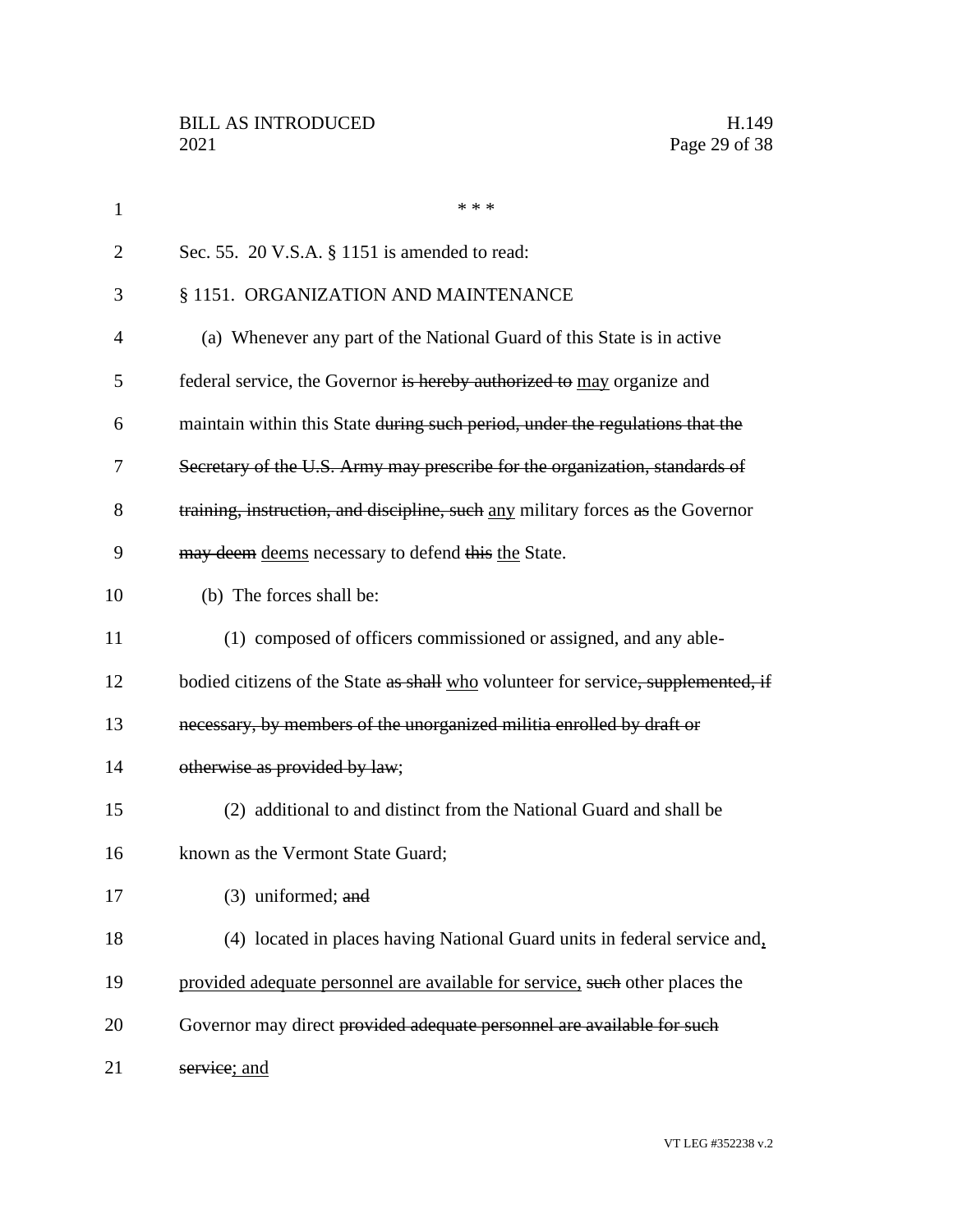## BILL AS INTRODUCED H.149<br>2021 Page 30 of 38

| $\mathbf{1}$   | (5) subject to regulations adopted by the Secretary of the Army for the          |
|----------------|----------------------------------------------------------------------------------|
| $\overline{2}$ | organization, training, instruction, and discipline of similar military forces.  |
| 3              | Sec. 56. 20 V.S.A. § 1152 is amended to read:                                    |
| $\overline{4}$ | § 1152. AUTHORITY OF GOVERNOR TO ADOPT RULES                                     |
| 5              | The Governor is hereby authorized to may adopt rules not inconsistent            |
| 6              | consistent with the provisions of part 3 this chapter and chapters 63 and 65 of  |
| 7              | this title governing the enlistment, organization, administration, equipment,    |
| 8              | maintenance, training, and discipline of forces; provided, however, that the     |
| 9              | State Guard. The rules, insofar as he or she to the extent the Governor deems    |
| 10             | practicable and desirable, shall conform to existing law and rules governing     |
| 11             | and pertaining to the National Guard and the rules adopted thereunder, and       |
| 12             | such applicable regulations as adopted by the Secretary of the Army may          |
| 13             | prescribe.                                                                       |
| 14             | Sec. 57. 20 V.S.A. § 1153 is amended to read:                                    |
| 15             | § 1153. EQUIPMENT AND FACILITIES                                                 |
| 16             | For the use of the forces described in this chapter State Guard, the Governor    |
| 17             | is hereby authorized to requisition may request from the Secretary of the Army   |
| 18             | any arms, ammunition, clothing, and equipment that the Secretary of the Army,    |
| 19             | in his or her discretion and under regulations determined adopted by him or      |
| 20             | her, is authorized to issue and to make available to the forces State Guard, the |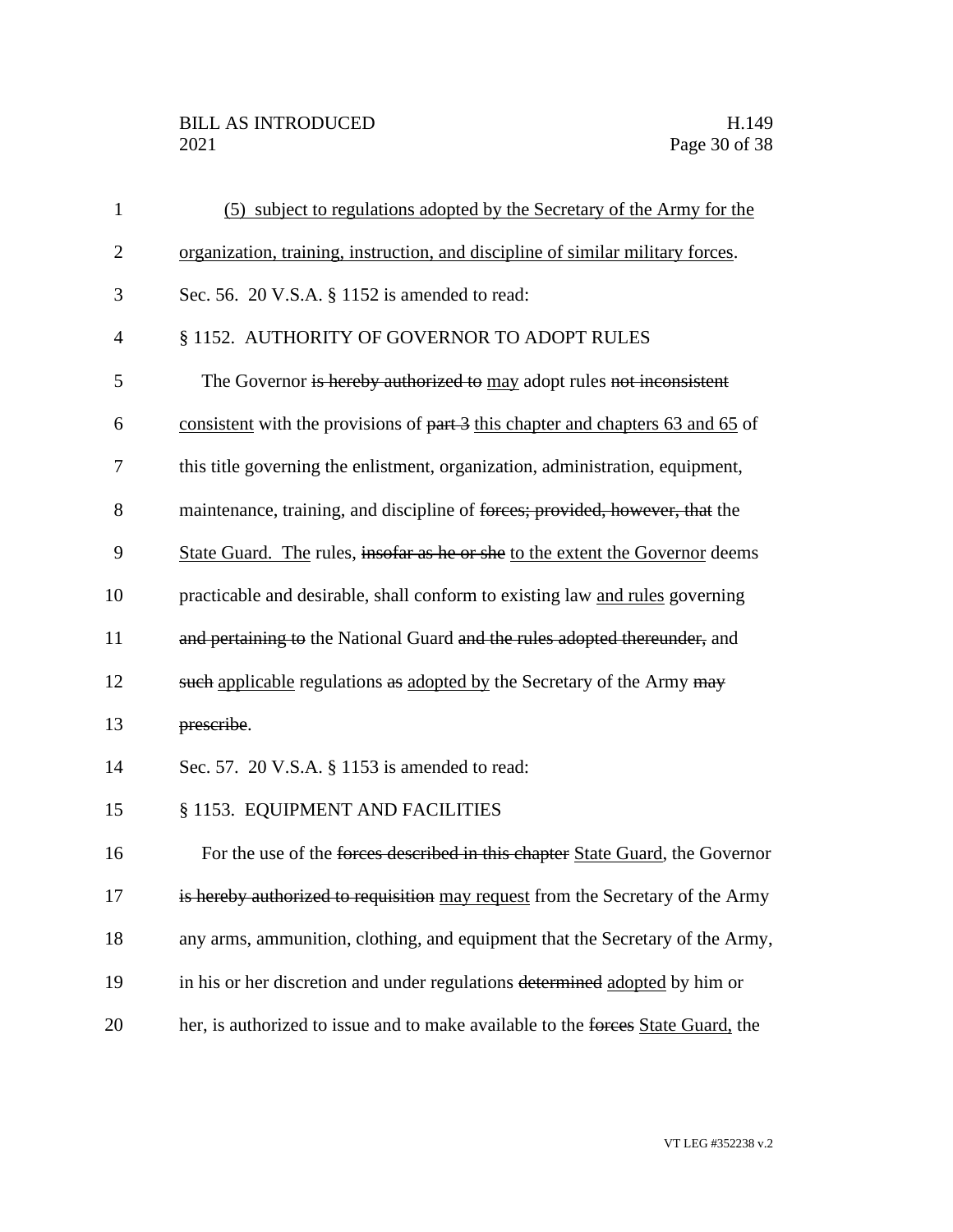| $\mathbf{1}$   | facilities of State armories and their equipment, and other State premises and      |
|----------------|-------------------------------------------------------------------------------------|
| $\overline{2}$ | property as may be that are available.                                              |
| 3              | Sec. 58. 20 V.S.A. § 1154 is amended to read:                                       |
| $\overline{4}$ | § 1154. SERVICE OUTSIDE STATE                                                       |
| 5              | (a) Such forces should The State Guard shall not be required to serve               |
| 6              | outside the boundaries of this state State except:                                  |
| 7              | (1) Upon the request of the governor of another state, the governor of              |
| 8              | this state Governor may, in his or her discretion, order any portion or all of      |
| 9              | such forces the State Guard to assist the military or police forces of such the     |
| 10             | other state who are actually engaged in defending such the other state. Such        |
| 11             | forces The State Guard may be recalled by the governor Governor at his or her       |
| 12             | discretion.                                                                         |
| 13             | (2) Any organization, unit, or detachment of such forces the State                  |
| 14             | Guard, upon order of the officer in immediate command thereof of it, may            |
| 15             | continue in fresh pursuit of insurrectionists, saboteurs, enemies, or enemy         |
| 16             | forces beyond the borders of this state State into another state until they are     |
| 17             | apprehended or captured by such the organization, unit, or detachment, or until     |
| 18             | the military or police forces of the other state or the forces of the United States |
| 19             | have had a reasonable opportunity to take up the pursuit or to apprehend or         |
| 20             | capture such the persons, provided, that such the other state shall have given      |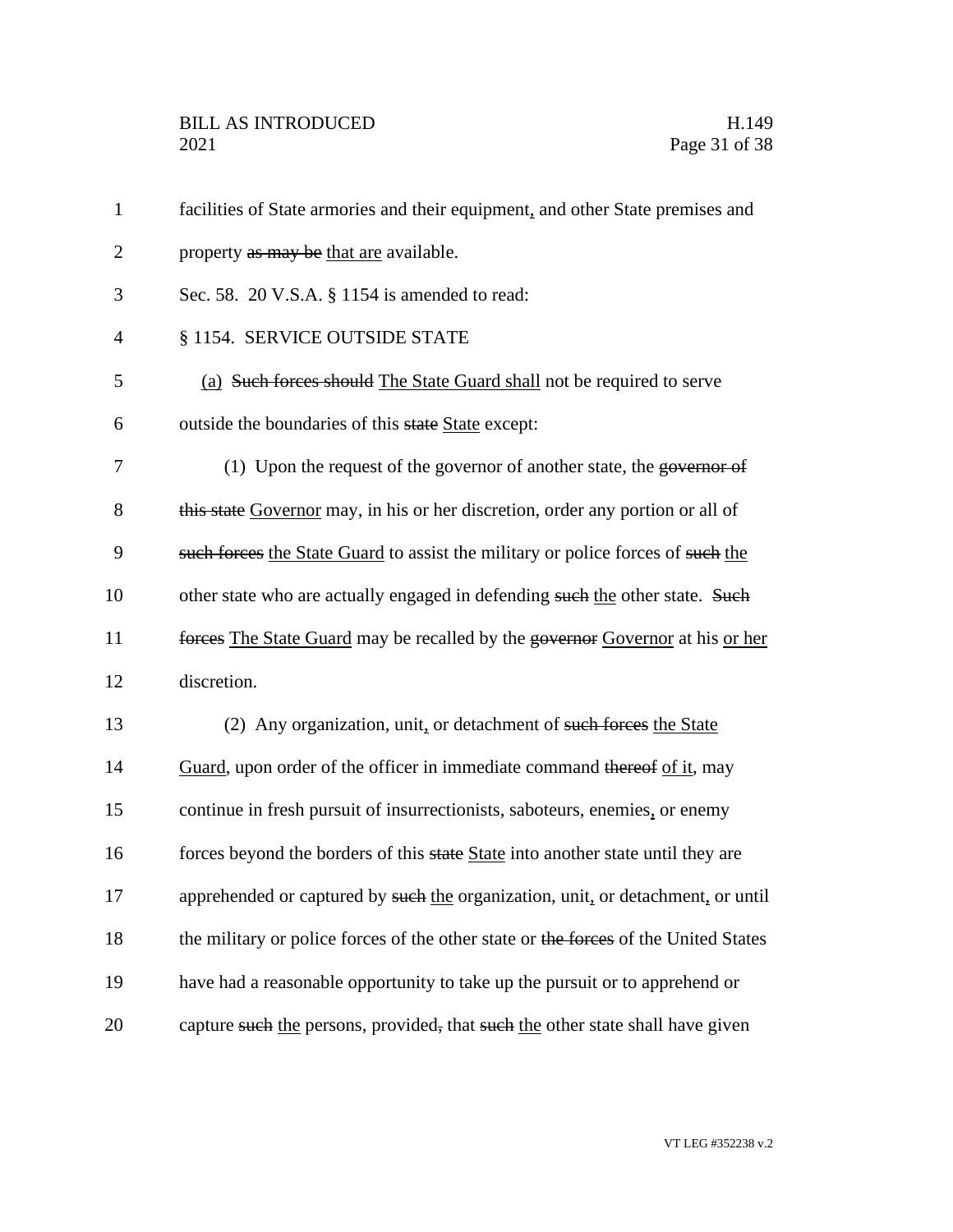| $\mathbf{1}$   | authority by law for such the pursuit by such forces of this state the State            |
|----------------|-----------------------------------------------------------------------------------------|
| $\overline{2}$ | Guard.                                                                                  |
| 3              | (b) Any such person who shall be apprehended or captured in such other                  |
| $\overline{4}$ | another state by an organization, unit, or detachment of the forces of this state       |
| 5              | State Guard shall without unnecessary delay be surrendered to the military or           |
| 6              | police forces of the state in which he or she is taken or to the United States, but     |
| $\tau$         | such. The surrender of the person who is apprehended or captured shall not              |
| 8              | constitute a waiver by this state State of its right to extradite or prosecute such     |
| 9              | the person for any crime committed in this state State.                                 |
| 10             | Sec. 59. 20 V.S.A. § 1155 is amended to read:                                           |
| 11             | § 1155. MILITARY SERVICE OF UNITED STATES                                               |
| 12             | (a) Nothing in part 3 this chapter or chapters 63 and 65 of this title shall be         |
| 13             | construed as authorizing such forces the State Guard, or any part thereof of it,        |
| 14             | to be called, ordered, or in any manner drafted <del>, as such,</del> into the military |
| 15             | service of the United States, but no U.S. Armed Forces.                                 |
| 16             | (b) No person shall, by reason of his or her membership in any unit of any              |
| 17             | such military forces the State Guard, be exempted from military service under           |
| 18             | any federal law.                                                                        |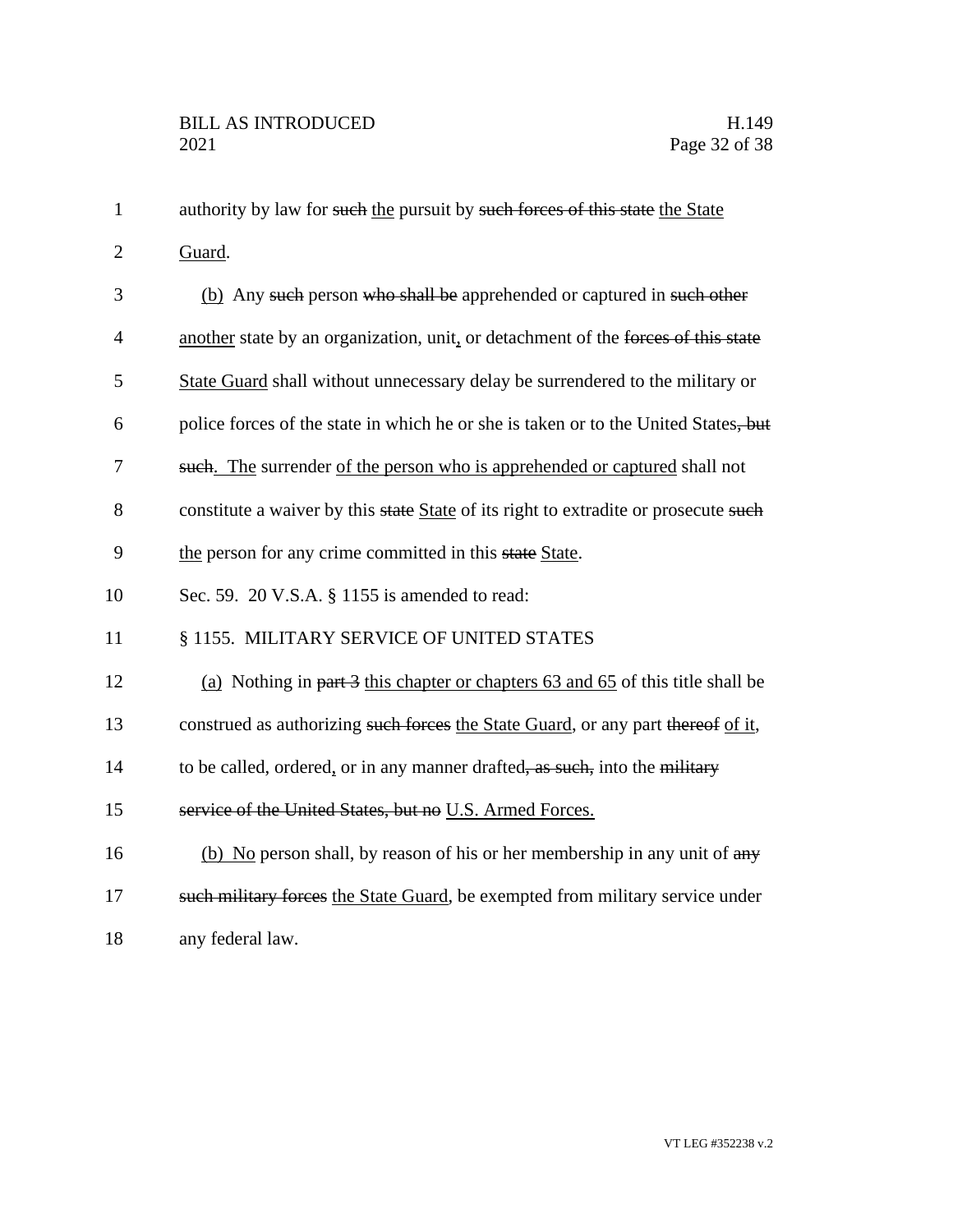| $\mathbf{1}$   | Sec. 60. 20 V.S.A. § 1156 is amended to read:                                       |
|----------------|-------------------------------------------------------------------------------------|
| $\overline{2}$ | § 1156. ARTICLES OF WAR UNIFORM CODE OF MILITARY JUSTICE                            |
| 3              | IN RELATION TO COURTS-MARTIAL                                                       |
| $\overline{4}$ | Whenever the forces described in this chapter State Guard, or any part              |
| 5              | thereof of it, shall be is ordered out for active service, the Articles of War of   |
| 6              | the United States Uniform Code of Military Justice applicable to members of         |
| 7              | the National Guard of this State in relation to courts-martial, their jurisdiction, |
| 8              | and the limits of punishment, and the any rules and regulations prescribed          |
| 9              | under the Articles of War adopted pursuant to the Uniform Code of Military          |
| 10             | Justice shall be in full force and effect with respect apply to the Vermont State   |
| 11             | Guard.                                                                              |
| 12             | Sec. 61. 20 V.S.A. § 1157 is amended to read:                                       |
| 13             | § 1157. WHEN EFFECTIVE                                                              |
| 14             | Part 3 This chapter and chapters 63 and 65 of this title shall take effect from     |
| 15             | its passage, shall be suspended upon determination and proclamation by the          |
| 16             | governor and the emergency board that a substantial part of the national guard      |
| 17             | is available for duty within the state, and shall be effective after such           |
| 18             | suspension upon a determination and proclamation by the governor Governor           |
| 19             | and the emergency board Emergency Board that a substantial part of the              |
| 20             | national guard National Guard is not available for duty within the state State,     |
| 21             | and shall be suspended upon a determination and proclamation by the                 |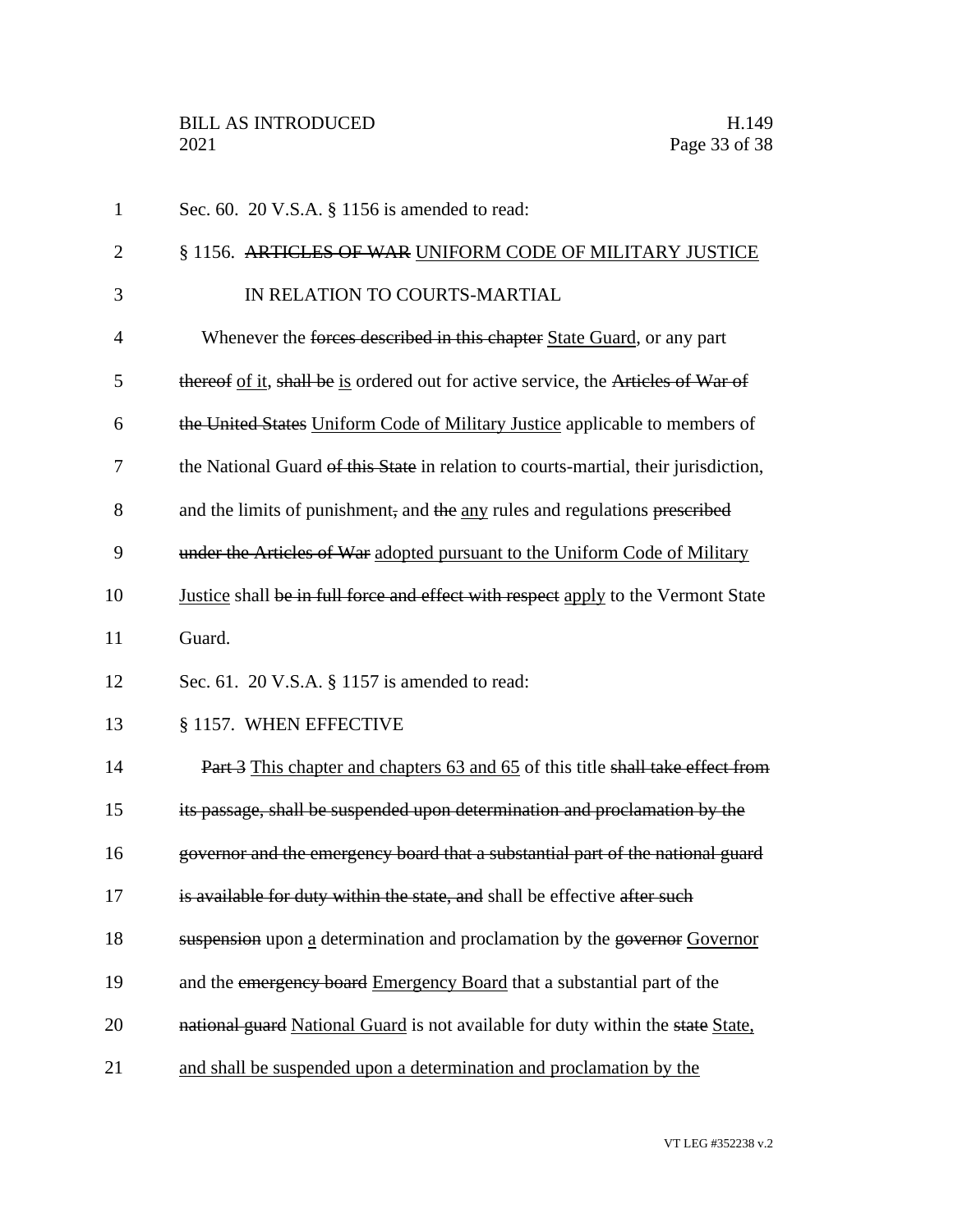| $\mathbf{1}$ | Governor and the Emergency Board that a substantial part of the National         |
|--------------|----------------------------------------------------------------------------------|
| 2            | Guard is available for duty within the State.                                    |
| 3            | Sec. 62. 20 V.S.A. § 1211 is amended to read:                                    |
| 4            | § 1211. ELIGIBILITY                                                              |
| 5            | No person shall be commissioned or enlisted in such forces the State Guard       |
| 6            | who is not a citizen of the United States or who has been expelled or            |
| 7            | dishonorably discharged from any military, naval or air organization of this     |
| 8            | state, or of another state, or of the United States the U.S. Armed Forces or the |
| 9            | National Guard of any state.                                                     |
| 10           | Sec. 63. 20 V.S.A. § 1212 is amended to read:                                    |
| 11           | § 1212. PRIVATE ORGANIZATIONS                                                    |
| 12           | No civil organization, society, club, post, order, fraternity, association,      |
| 13           | brotherhood, body, union, league, or other combination of persons or civil       |
| 14           | group shall be enlisted in such forces the State Guard as an organization or     |
| 15           | unit.                                                                            |
| 16           | Sec. 64. 20 V.S.A. § 1213 is amended to read:                                    |
| 17           | § 1213. OATH OF OFFICERS COMMISSIONED                                            |
| 18           | The oath to be taken by officers commissioned in such forces the State           |
| 19           | Guard shall be substantially in the form prescribed for officers of the national |
| 20           | guard National Guard, substituting the words Vermont state guard State Guard     |
| 21           | where necessary.                                                                 |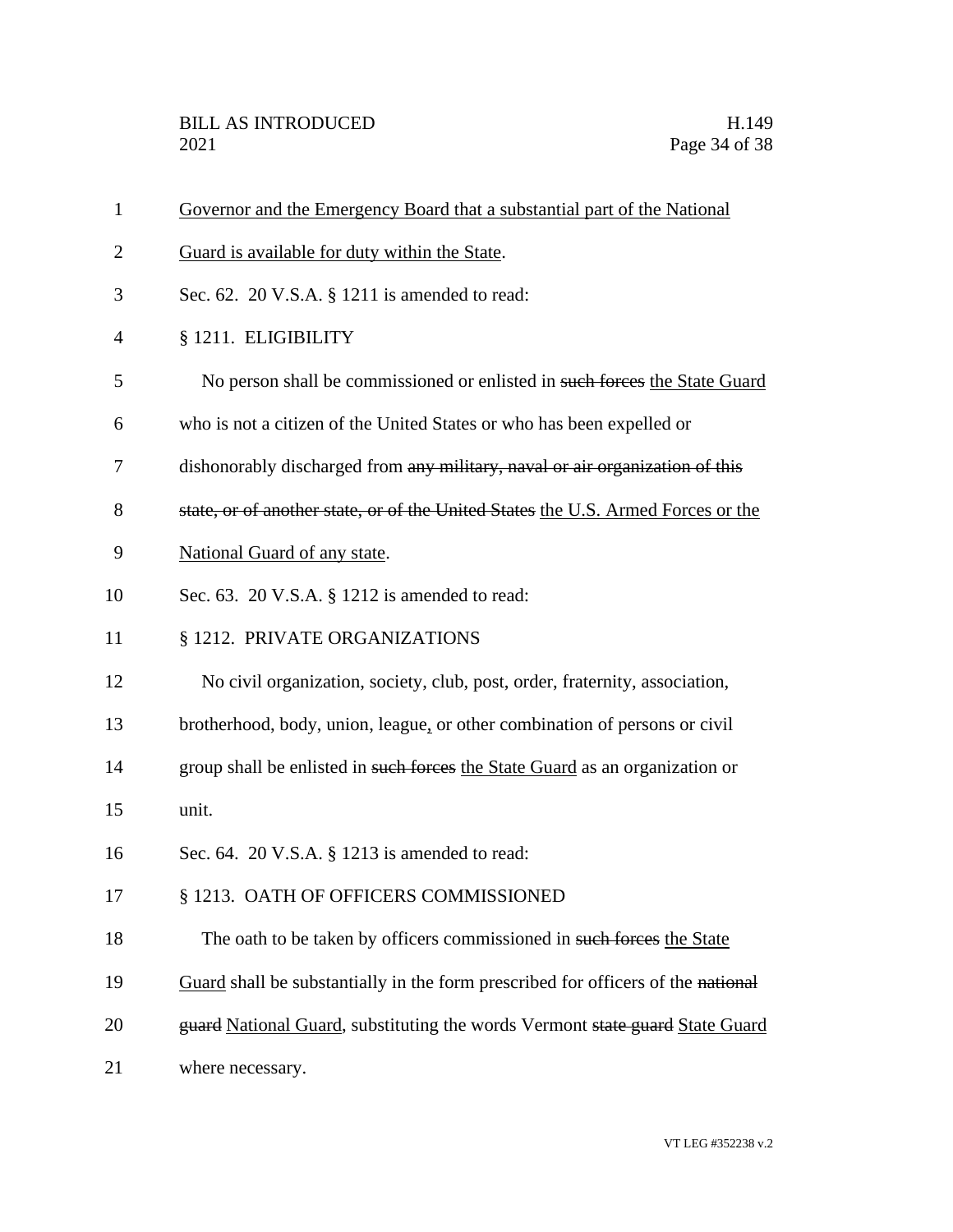| $\mathbf{1}$   | Sec. 65. 20 V.S.A. § 1214 is amended to read:                                          |
|----------------|----------------------------------------------------------------------------------------|
| $\overline{2}$ | § 1214. TERM OF ENLISTMENT; OATH                                                       |
| 3              | The term of enlistment for enlisted members of the State Guard shall be for            |
| 4              | either one year or for three years and such enlistments may be renewed,                |
| 5              | subject, however, to the termination or suspension of the authority for the state      |
| 6              | guard State Guard. The oath to be taken upon enlistment in such forces the             |
| 7              | State Guard shall be substantially in the form prescribed for enlisted members         |
| 8              | of the national guard National Guard, substituting the words Vermont state             |
| 9              | guard State Guard where necessary.                                                     |
| 10             | Sec. 66. 20 V.S.A. § 1271 is amended to read:                                          |
| 11             | § 1271. PAY AND RATIONS                                                                |
| 12             | When the State Guard or any part thereof shall be of it is ordered out for             |
| 13             | active duty or for field training, they its members shall be entitled to the same      |
| 14             | pay and rations as the National Guard on similar duty and shall be paid under          |
| 15             | rules adopted by the Governor.                                                         |
| 16             | Sec. 67. 20 V.S.A. § 1274 is amended to read:                                          |
| 17             | § 1274. EXEMPTIONS                                                                     |
| 18             | No officer or enlisted member of such forces the State Guard shall be                  |
| 19             | arrested on any warrant, except for treason $\sigma$ , felony, or breach of the peace, |
| 20             | while going to, remaining at, or returning from a place where he or she is             |
| 21             | ordered to attend for military duty. Every officer and enlisted member of such         |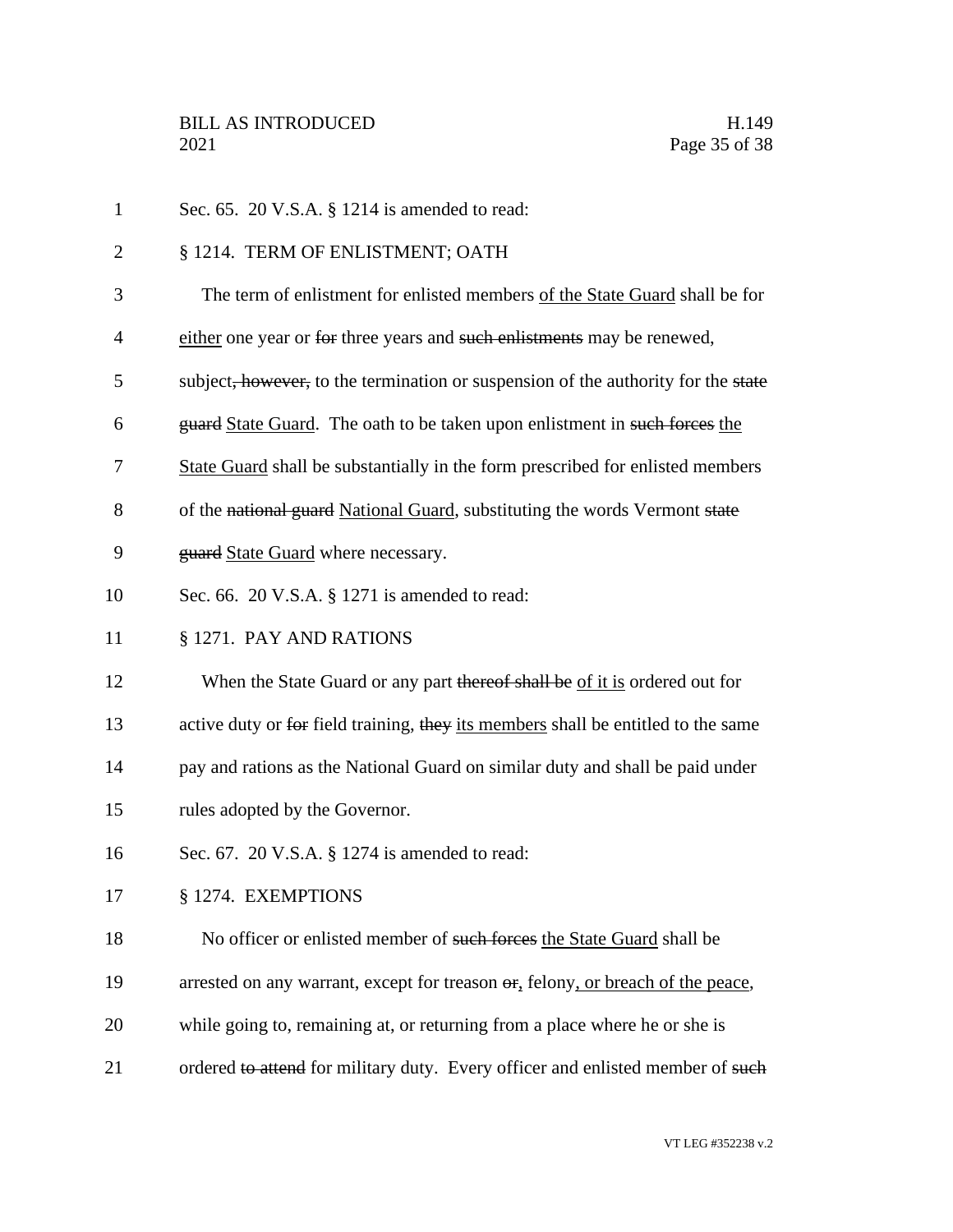| $\mathbf{1}$   | forces the State Guard shall, during service therein in the State Guard, be     |
|----------------|---------------------------------------------------------------------------------|
| $\overline{2}$ | exempt from service upon in any posse comitatus and from jury duty.             |
| 3              | Sec. 68. 20 V.S.A. § 1483 is amended to read:                                   |
| $\overline{4}$ | § 1483. ADJUTANT GENERAL; DUTIES AS TO VETERANS' AFFAIRS                        |
| 5              | In addition to the duties elsewhere set forth by law, the adjutant general      |
| 6              | <b>Adjutant and Inspector General shall:</b>                                    |
| 7              | (1) Acquaint acquaint himself or herself, and his or her assistants and         |
| 8              | employees, with the laws, federal, state State, and local, laws enacted for the |
| 9              | benefit of members of the armed forces U.S. Armed Forces and Vermont            |
| 10             | National Guard, veterans having a discharge other than dishonorable, their and  |
| 11             | the heirs or and beneficiaries of members and veterans;                         |
| 12             | (2) collect data and information as to facilities and services available to     |
| 13             | them members of the U.S. Armed Forces and Vermont National Guard,               |
| 14             | veterans, and the heirs and beneficiaries of members and veterans; and          |
| 15             | (3) cooperate with information or service agencies throughout the state         |
| 16             | State, to inform members of the armed forces U.S. Armed Forces and Vermont      |
| 17             | National Guard, veterans, their the heirs or beneficiaries of members and       |
| 18             | veterans, and military and civilian authorities, regarding the existence or     |
| 19             | availability of:                                                                |
| 20             | (A) Educational educational training and retraining facilities;                 |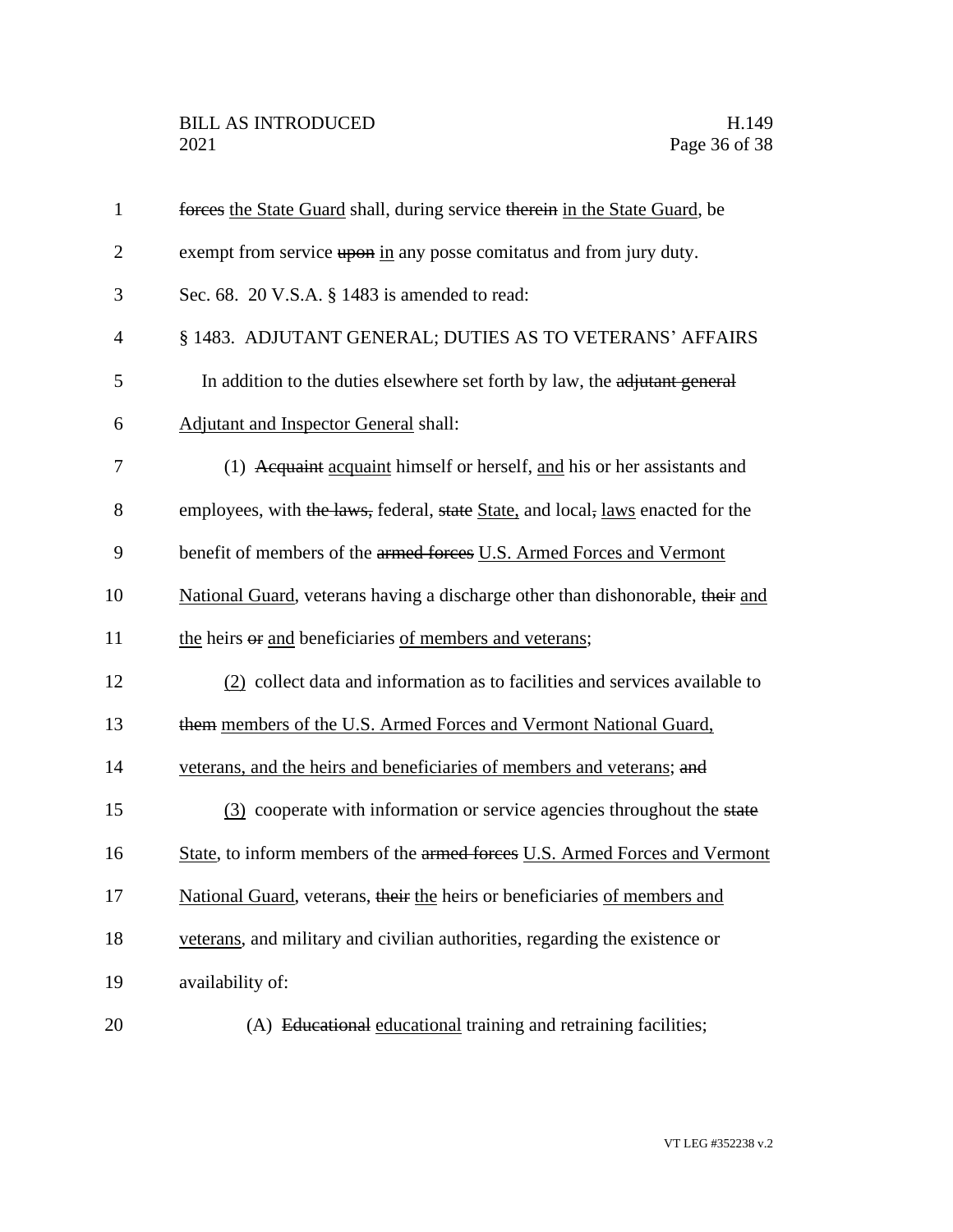| $\mathbf{1}$   | (B) Health health, medical, rehabilitation, and housing services and                      |
|----------------|-------------------------------------------------------------------------------------------|
| $\mathbf{2}$   | facilities;                                                                               |
| 3              | (C) Employment employment and reemployment services; and                                  |
| $\overline{4}$ | (D) Provisions provisions of federal, state State, and local laws                         |
| 5              | affording rights, privileges, and benefits to members of the armed forces U.S.            |
| 6              | Armed Forces and Vermont National Guard, and veterans, and their families                 |
| 7              | and dependents, and other matters of similar, related, or appropriate nature;             |
| 8              | $\left(\frac{2}{4}\right)$ Assist assist veterans and their heirs or beneficiaries in the |
| 9              | presentation, proof, and establishment of such claims, privileges, rights, and            |
| 10             | other benefits as they may have under federal, state State, or local laws; and            |
| 11             | (3)(5) Cooperate cooperate with all national, state State, and local                      |
| 12             | governmental and private agencies in securing services or any benefits to                 |
| 13             | veterans, and their families and dependents.                                              |
| 14             | Sec. 69. 20 V.S.A. § 1484 is amended to read:                                             |
| 15             | § 1484. ASSISTANTS; OFFICE SPACE                                                          |
| 16             | Subject to the approval of the governor Governor, the adjutant general                    |
| 17             | Adjutant and Inspector General may employ such assistants, expert and                     |
| 18             | clerical, assistants as may be necessary to administer the functions and duties           |
| 19             | of the adjutant general as Adjutant and Inspector General with respect to                 |
| 20             | veterans' affairs, and shall fix their compensation within the amounts made               |
| 21             | available by appropriation therefor for those functions and duties.                       |